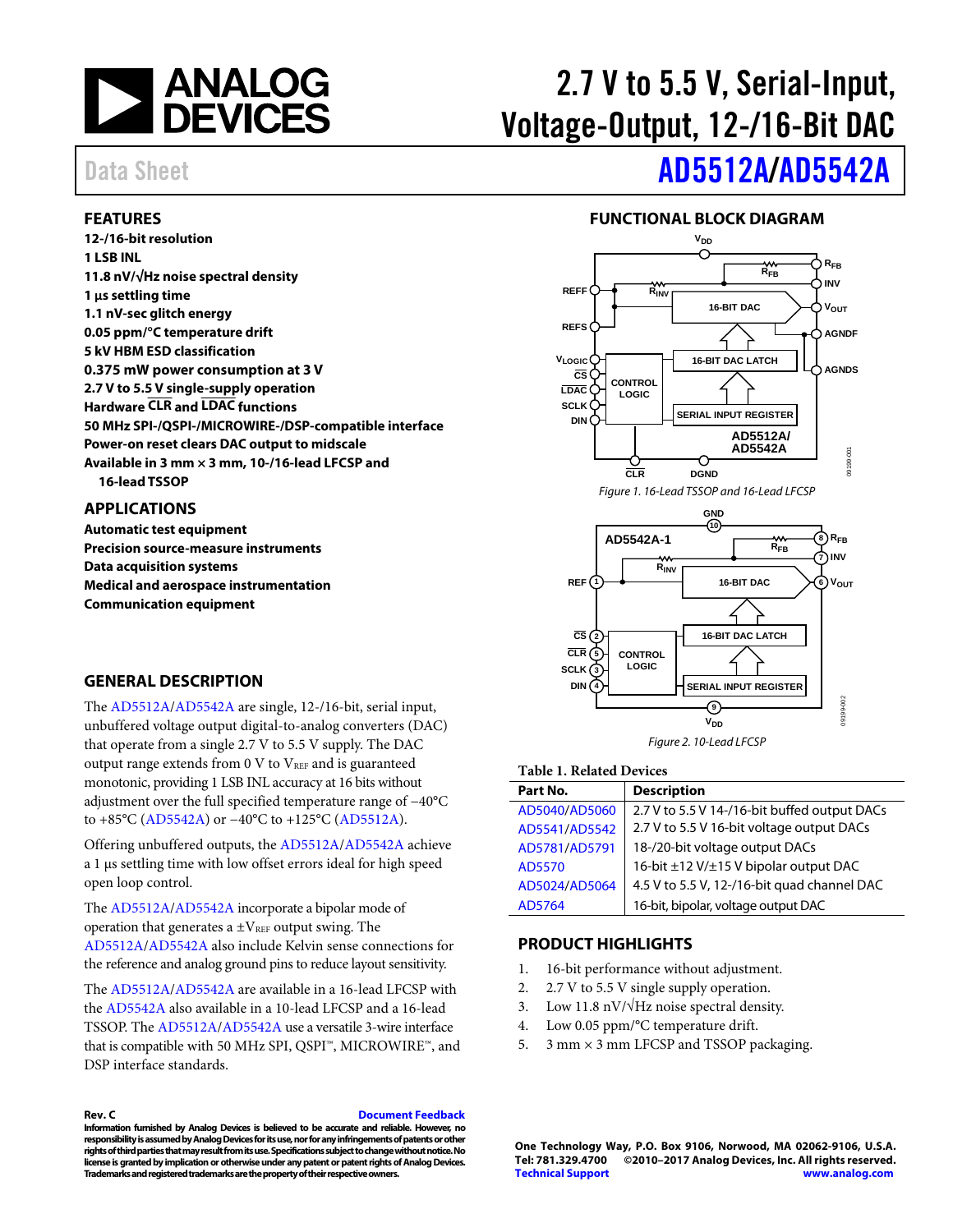## TABLE OF CONTENTS

### <span id="page-1-0"></span>**REVISION HISTORY**

| $2/2017$ —Rev. B to Rev. C |  |
|----------------------------|--|
|                            |  |

#### **4/2015—Rev. A to Rev. B**

| Deleted AD5512A/AD5542A to ADSP-2101 Interface Section18 |  |
|----------------------------------------------------------|--|
|                                                          |  |
|                                                          |  |

#### **5/2011—Rev. 0 to Rev. A**

| Changes to Table 3, Power Dissipation Value and Endnote 1  4 |  |
|--------------------------------------------------------------|--|
|                                                              |  |
|                                                              |  |

#### **10/2010—Revision 0: Initial Version**

| Power Supply and Reference Bypassing 17      |  |
|----------------------------------------------|--|
|                                              |  |
|                                              |  |
| AD5512A/AD5542A to ADSP-BF531 Interface  18  |  |
| AD5512A/AD5542A to SPORT Interface  18       |  |
| AD5512A/AD5542A to 68HC11/68L11 Interface 18 |  |
| AD5512A/AD5542A to MICROWIRE Interface  18   |  |
|                                              |  |
|                                              |  |
|                                              |  |
|                                              |  |
|                                              |  |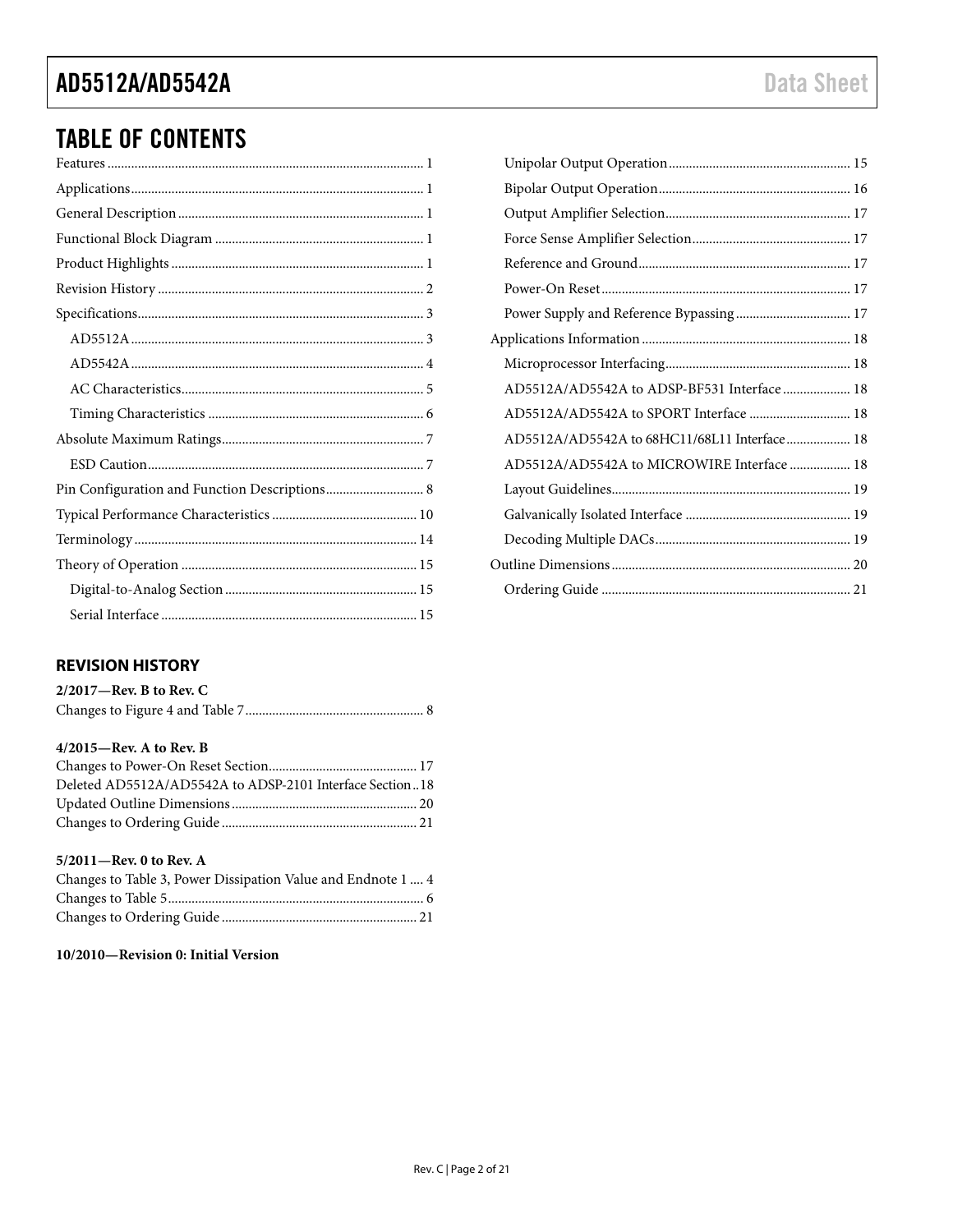### <span id="page-2-0"></span>**SPECIFICATIONS**

#### <span id="page-2-1"></span>**[AD5512A](http://www.analog.com/AD5512A?doc=AD5512A_5542A.pdf)**

 $V_{DD}$  = 2.7 V to 5.5 V,  $V_{LOGIC}$  = 2.7 V to 5.5 V,  $V_{REF}$  = 2.5 V, AGND = DGND = 0 V, −40°C < T<sub>A</sub> < +125°C, unless otherwise noted.

#### **Table 2.**

| Parameter <sup>1</sup>                      | Min          | <b>Typ</b>   | <b>Max</b>            | Unit            | <b>Test Condition</b>                                        |
|---------------------------------------------|--------------|--------------|-----------------------|-----------------|--------------------------------------------------------------|
| <b>STATIC PERFORMANCE</b>                   |              |              |                       |                 |                                                              |
| Resolution                                  | 12           |              |                       | <b>Bits</b>     |                                                              |
| Relative Accuracy (INL)                     |              | ±0.5         | ±1.0                  | <b>LSB</b>      |                                                              |
| <b>Differential Nonlinearity (DNL)</b>      |              | ±0.5         | ±1.0                  | <b>LSB</b>      | Guaranteed monotonic                                         |
| <b>Gain Error</b>                           |              | $+0.5$       | ±2                    | <b>LSB</b>      |                                                              |
| Gain Error Temperature Coefficient          |              | ±0.1         |                       | ppm/°C          |                                                              |
| Unipolar Zero-Code Error                    |              | 0.03         | ±0.5                  | LSB             |                                                              |
| Unipolar Zero-Code Temperature Coefficient  |              | $\pm 0.05$   |                       | ppm/°C          |                                                              |
| <b>Bipolar Resistor Matching</b>            |              | $\mathbf{1}$ |                       | $\Omega/\Omega$ | $R_{FB}/R_{INV}$ , typically $R_{FB} = R_{INV} = 28 k\Omega$ |
|                                             |              | $\pm 0.02$   | ±0.08                 | $\%$            | Ratio error                                                  |
| <b>Bipolar Zero Offset Error</b>            |              | ±0.07        | ±2                    | <b>LSB</b>      |                                                              |
| <b>Bipolar Zero Temperature Coefficient</b> |              | ±0.2         |                       | ppm/°C          |                                                              |
| Bipolar Zero-Code Offset Error              |              | ±0.02        | ±0.5                  | LSB             |                                                              |
| <b>Bipolar Gain Error</b>                   |              | $\pm 0.07$   | ±2                    | <b>LSB</b>      |                                                              |
| <b>Bipolar Gain Temperature Coefficient</b> |              | ±0.1         |                       | ppm/°C          |                                                              |
| <b>OUTPUT CHARACTERISTICS</b>               |              |              |                       |                 |                                                              |
| Output Voltage Range                        | $\mathbf{0}$ |              | $V_{REF}$ - 1 LSB     | $\sf V$         | Unipolar operation                                           |
|                                             | $-VREF$      |              | $+VREF - 1$ LSB       | V               | <b>Bipolar operation</b>                                     |
| DAC Output Impedance                        |              | 6.25         |                       | kΩ              | Tolerance typically 20%                                      |
| Power Supply Rejection Ratio                |              |              | ±1.0                  | <b>LSB</b>      | $\Delta V_{DD} \pm 10\%$                                     |
| <b>Output Noise Spectral Density</b>        |              | 11.8         |                       | $nV/\sqrt{Hz}$  | DAC code = 0x840 (AD5512A) or                                |
|                                             |              |              |                       |                 | $0x8400$ (AD5542A), frequency = 1 kHz,<br>unipolar mode      |
| <b>Output Noise</b>                         |              | 0.134        |                       | µV p-p          | 0.1 Hz to 10 Hz, unipolar mode                               |
| DAC REFERENCE INPUT <sup>2</sup>            |              |              |                       |                 |                                                              |
| Reference Input Range                       | 2.0          |              | <b>V<sub>DD</sub></b> | V               |                                                              |
| Reference Input Resistance <sup>3</sup>     | 9            |              |                       | kΩ              | Unipolar operation                                           |
|                                             | 7.5          |              |                       | kΩ              | <b>Bipolar operation</b>                                     |
| Reference Input Capacitance                 |              | 26           |                       | pF              | Code 0x0000                                                  |
|                                             |              | 26           |                       | pF              | Code 0x3FFF                                                  |
| <b>LOGIC INPUTS</b>                         |              |              |                       |                 |                                                              |
| Input Current                               |              |              | ±1                    | μA              |                                                              |
| Input Low Voltage, VINL                     |              |              | 0.8                   | ٧               | $V_{DD} = 2.7 V$ to 5.5 V                                    |
| Input High Voltage, VINH                    | 2.4          |              |                       | V               | $V_{DD} = 2.7 V$ to 5.5 V                                    |
| Input Capacitance <sup>2</sup>              |              |              | 10                    | pF              |                                                              |
| Hysteresis Voltage <sup>2</sup>             |              | 0.15         |                       | V               |                                                              |
| POWER REQUIREMENTS                          |              |              |                       |                 |                                                              |
| <b>V</b> <sub>DD</sub>                      | 2.7          |              | 5.5                   | V               | All digital inputs at 0 V, VLOGIC, or VDD                    |
| $I_{DD}$                                    |              | 125          | 150                   | μA              | $V_{IH} = V_{LOGIC}$ or $V_{DD}$ and $V_{IL} = GND$          |
| <b>VLOGIC</b>                               | 1.8          |              | 5.5                   | V               |                                                              |
| <b>ILOGIC</b>                               |              | 15           | 24                    | μA              | All digital inputs at 0 V, VLOGIC, or VDD                    |
| <b>Power Dissipation</b>                    |              | 1.5          | 6.05                  | mW              |                                                              |

<sup>1</sup> Temperatures are as follows: A version −40°C to +125°C.

<sup>2</sup> Guaranteed by design, not subject to production test.

<sup>3</sup> Reference input resistance is code-dependent, minimum at 0x855.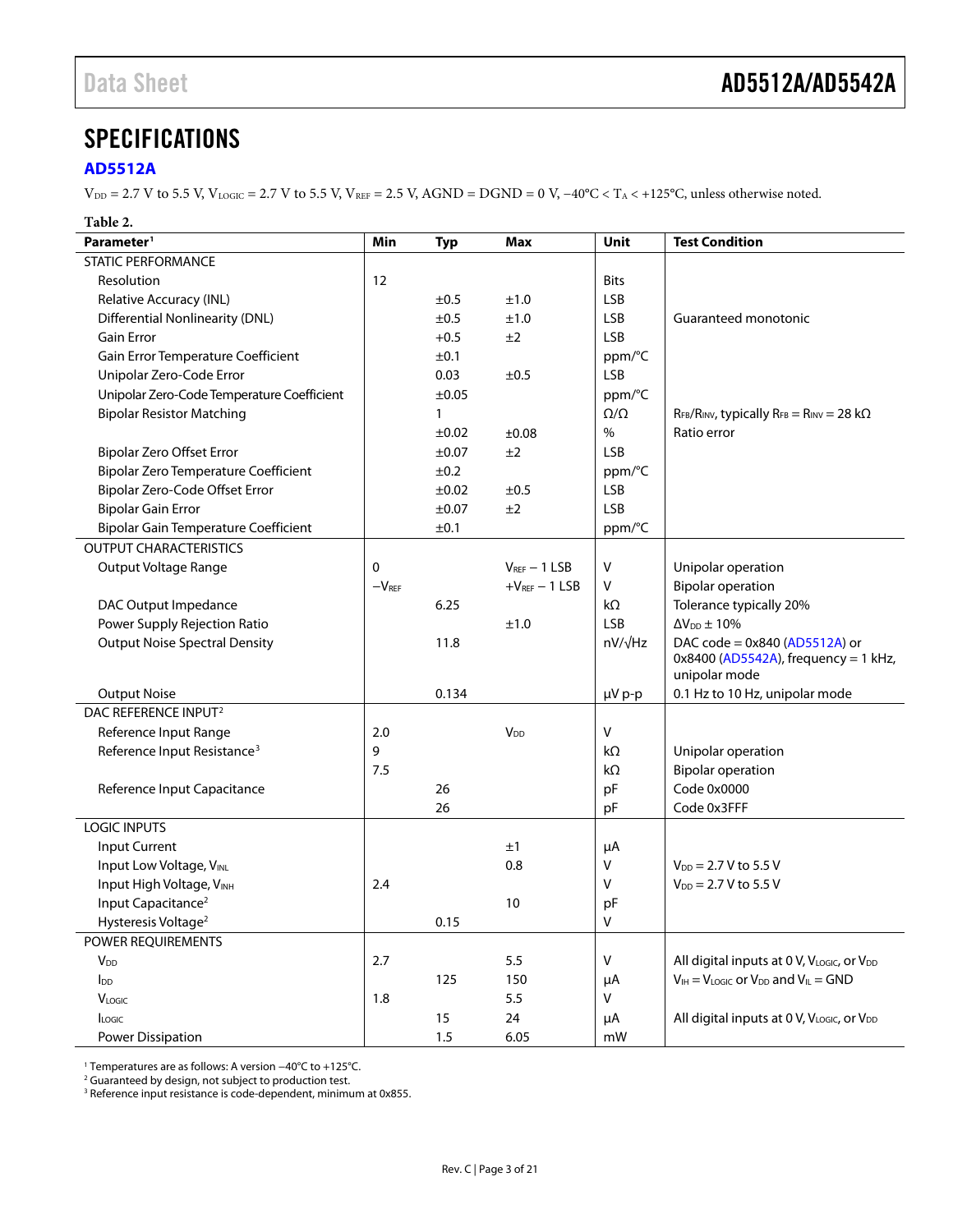#### <span id="page-3-0"></span>**[AD5542A](http://www.analog.com/AD5542A?doc=AD5512A_5542A.pdf)**

 $V_{DD} = 2.7$  V to 5.5 V,  $V_{LOGIC} = 2.7$  V to 5.5 V,  $V_{REF} = 2.5$  V,  $AGND = DGND = 0$  V,  $-40^{\circ}C < T_A < +85^{\circ}C$ , unless otherwise noted.

#### **Table 3.**

| Parameter <sup>1</sup>                      | Min     | <b>Typ</b> | Max               | Unit            | <b>Test Condition</b>                                        |
|---------------------------------------------|---------|------------|-------------------|-----------------|--------------------------------------------------------------|
| <b>STATIC PERFORMANCE</b>                   |         |            |                   |                 |                                                              |
| Resolution                                  | 16      |            |                   | <b>Bits</b>     |                                                              |
| Relative Accuracy (INL)                     |         | ±0.5       | ±1.0              | <b>LSB</b>      | <b>B</b> grade                                               |
|                                             |         |            | ±2.0              |                 | A grade                                                      |
| <b>Differential Nonlinearity (DNL)</b>      |         | ±0.5       | ±1.0              | <b>LSB</b>      | Guaranteed monotonic                                         |
| <b>Gain Error</b>                           |         | $+0.5$     | ±2                | <b>LSB</b>      | $T_A = 25^{\circ}C$                                          |
|                                             |         |            | ±3                | <b>LSB</b>      |                                                              |
| Gain Error Temperature Coefficient          |         | ±0.1       |                   | ppm/°C          |                                                              |
| Unipolar Zero-Code Error                    |         | 0.3        | ±0.7              | <b>LSB</b>      | $T_A = 25^{\circ}C$                                          |
|                                             |         |            | ±1.5              | <b>LSB</b>      |                                                              |
| Unipolar Zero-Code Temperature Coefficient  |         | ±0.05      |                   | ppm/°C          |                                                              |
| <b>Bipolar Resistor Matching</b>            |         | 1.000      |                   | $\Omega/\Omega$ | $R_{FB}/R_{INV}$ , typically $R_{FB} = R_{INV} = 28 k\Omega$ |
|                                             |         | ±0.0015    | ±0.0076           | $\%$            | Ratio error                                                  |
| <b>Bipolar Zero Offset Error</b>            |         | ±1         | ±5                | <b>LSB</b>      | $T_A = 25^{\circ}C$                                          |
|                                             |         |            | ±6                | <b>LSB</b>      |                                                              |
| <b>Bipolar Zero Temperature Coefficient</b> |         | ±0.2       |                   | ppm/°C          |                                                              |
| Bipolar Zero-Code Offset Error              |         | ±1         | ±5                | <b>LSB</b>      | $T_A = 25^{\circ}C$                                          |
|                                             |         |            | ±6                | <b>LSB</b>      |                                                              |
| <b>Bipolar Gain Error</b>                   |         | ±1         | ±5                | <b>LSB</b>      | $T_A = 25^{\circ}C$                                          |
|                                             |         |            | ±6                | <b>LSB</b>      |                                                              |
| <b>Bipolar Gain Temperature Coefficient</b> |         | $\pm 0.1$  |                   | ppm/°C          |                                                              |
| <b>OUTPUT CHARACTERISTICS</b>               |         |            |                   |                 |                                                              |
| Output Voltage Range                        | 0       |            | $V_{REF}$ - 1 LSB | $\vee$          | Unipolar operation                                           |
|                                             | $-VREF$ |            | $+VREF - 1$ LSB   | V               | <b>Bipolar operation</b>                                     |
| DAC Output Impedance                        |         | 6.25       |                   | kΩ              | Tolerance typically 20%                                      |
| Power Supply Rejection Ratio                |         |            | ±1.0              | <b>LSB</b>      | $\Delta V_{DD} \pm 10\%$                                     |
| <b>Output Noise Spectral Density</b>        |         | 11.8       |                   | $nV/\sqrt{Hz}$  | DAC code = 0x840 (AD5512A) or                                |
|                                             |         |            |                   |                 | $0x8400$ (AD5542A), frequency = 1 kHz,                       |
|                                             |         |            |                   |                 | unipolar mode                                                |
| <b>Output Noise</b>                         |         | 0.134      |                   | µV p-p          | 0.1 Hz to 10 Hz                                              |
| DAC REFERENCE INPUT <sup>2</sup>            |         |            |                   |                 |                                                              |
| Reference Input Range                       | 2.0     |            | $V_{DD}$          | $\vee$          |                                                              |
| Reference Input Resistance <sup>3</sup>     | 9       |            |                   | kΩ              | Unipolar operation                                           |
|                                             | 7.5     |            |                   | $k\Omega$       | <b>Bipolar operation</b>                                     |
| Reference Input Capacitance                 |         | 26         |                   | pF              | Code 0x0000                                                  |
|                                             |         | 26         |                   | pF              | Code 0xFFFF                                                  |
| <b>LOGIC INPUTS</b>                         |         |            |                   |                 |                                                              |
| Input Current                               |         |            | ±1                | μA              |                                                              |
| Input Low Voltage, VINL                     |         |            | 0.8               | $\sf V$         | $V_{DD} = 2.7 V$ to 5.5 V                                    |
| Input High Voltage, VINH                    | 2.4     |            |                   | $\vee$          | $V_{DD} = 2.7 V$ to 5.5 V                                    |
| Input Capacitance <sup>2</sup>              |         |            | 10                | pF              |                                                              |
| Hysteresis Voltage <sup>2</sup>             |         | 0.15       |                   | ${\sf V}$       |                                                              |
| POWER REQUIREMENTS                          |         |            |                   |                 |                                                              |
| <b>V</b> <sub>DD</sub>                      | 2.7     |            | 5.5               | V               | All digital inputs at 0 V, VLOGIC, Or VDD                    |
| $I_{DD}$                                    |         | 125        | 150               | μA              | $V_{IH} = V_{LOGIC}$ or $V_{DD}$ and $V_{IL} = GND$          |
| <b>VLOGIC</b>                               | 1.8     |            | 5.5               | V               |                                                              |
| Logic                                       |         | 15         | 24                | μA              | All digital inputs at 0 V, VLOGIC, or VDD                    |
| Power Dissipation                           |         | 0.625      | 0.825             | mW              |                                                              |

<sup>1</sup> For 2.7 V ≤ VLOGIC ≤ 5.5 V, temperatures are as follows: A, B versions −40°C to +85°C.

<sup>2</sup> Guaranteed by design, not subject to production test.

<sup>3</sup> Reference input resistance is code-dependent, minimum at 0x8555.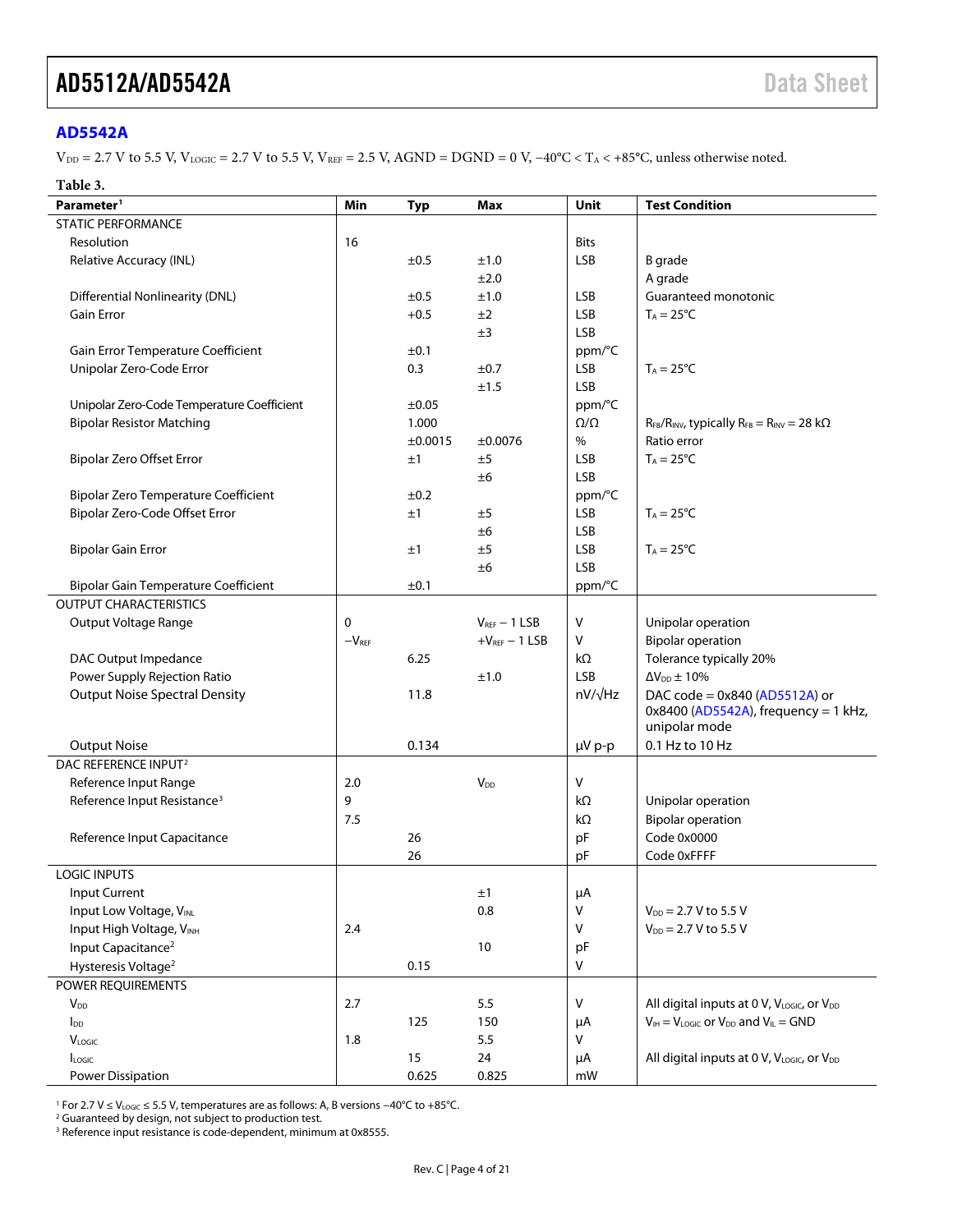### <span id="page-4-0"></span>**AC CHARACTERISTICS**

 $V_{DD} = 2.7$  V to 5.5 V,  $V_{LOGIC} = 2.7$  V to 5.5 V, 2.5 V  $\leq$  V<sub>REF</sub>  $\leq$  V<sub>DD</sub>, AGND = DGND = 0 V, -40°C < T<sub>A</sub> < +125°C, unless otherwise noted.

#### **Table 4.**

| <b>Parameter</b>                 | Min | Typ | Max | Unit       | <b>Test Condition</b>                                                                               |
|----------------------------------|-----|-----|-----|------------|-----------------------------------------------------------------------------------------------------|
| Output Voltage Settling Time     |     |     |     | μs         | To $1/2$ LSB of FS, $C_L = 10$ pF                                                                   |
| Slew Rate                        |     | 17  |     | $V/\mu s$  | $C_1$ = 10 pF, measured from 0% to 63%                                                              |
| Digital-to-Analog Glitch Impulse |     | 1.1 |     | nV-sec     | 1 LSB change around major carry                                                                     |
| Reference -3 dB Bandwidth        |     | 2.2 |     | <b>MHz</b> | All 1s loaded                                                                                       |
| Reference Feedthrough            |     |     |     | mV p-p     | All 0s loaded, $V_{REF} = 1 V p-p$ at 100 kHz                                                       |
| Digital Feedthrough              |     | 0.2 |     | nV-sec     |                                                                                                     |
| Signal-to-Noise Ratio            |     | 92  |     | dB         |                                                                                                     |
| Spurious Free Dynamic Range      |     | 80  |     | dB         | Digitally generated sine wave at 1 kHz                                                              |
| <b>Total Harmonic Distortion</b> |     | 74  |     | dB         | DAC code = 0x3FFF (AD5512A) or 0xFFFF (AD5542A), frequency 10 kHz,<br>$V_{REF} = 2.5 V \pm 1 V p-p$ |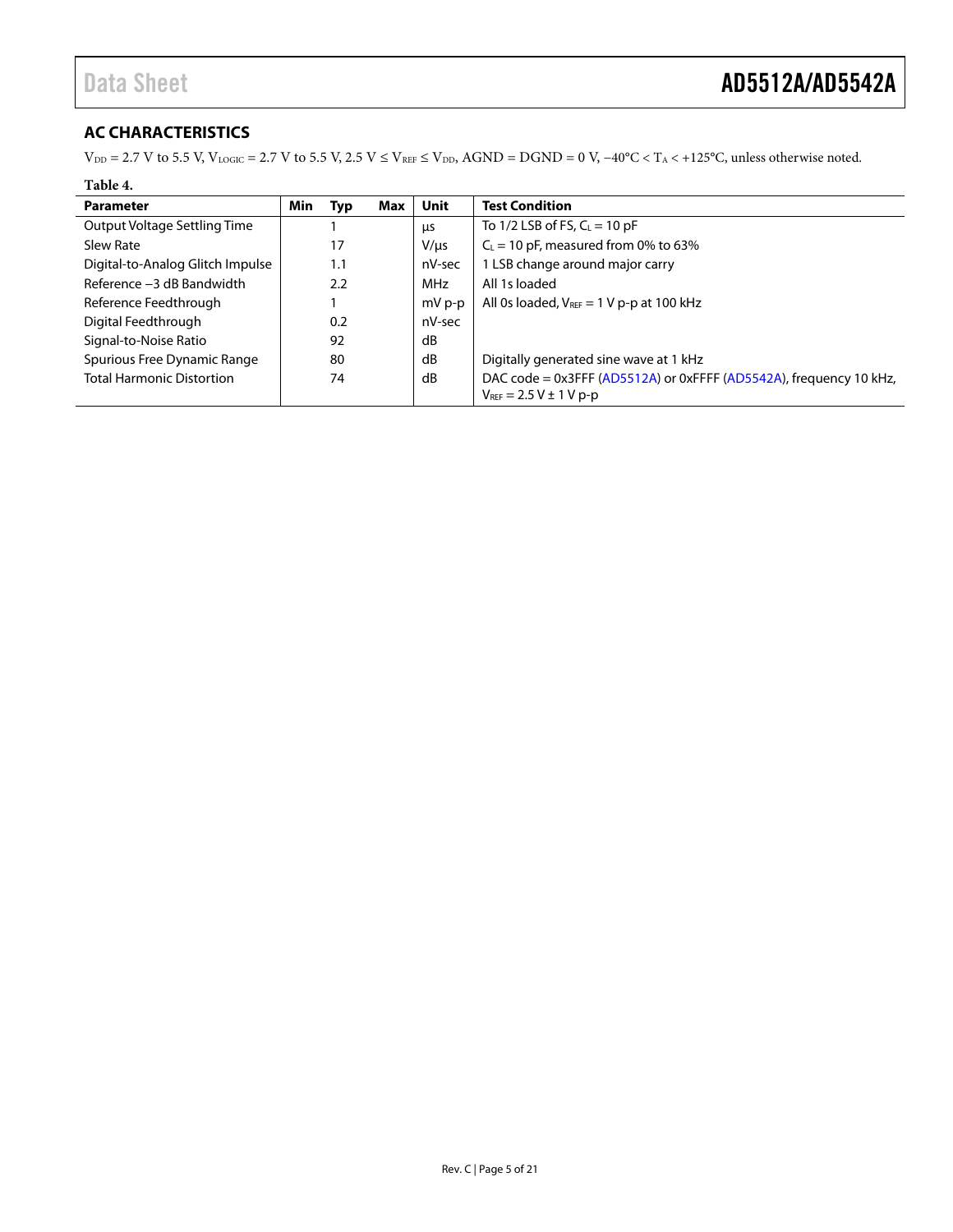09199-003

#### <span id="page-5-0"></span>**TIMING CHARACTERISTICS**

 $V_{DD} = 5$  V,  $2.5$  V  $\le$  V<sub>REF</sub>  $\le$  V<sub>DD</sub>, V<sub>INH</sub> = 90% of V<sub>LOGIC</sub>, V<sub>INL</sub> = 10% of V<sub>LOGIC</sub>, AGND = DGND = 0 V, unless otherwise noted.

| Table 5.                  |                                                     |                                                       |         |                                                                              |
|---------------------------|-----------------------------------------------------|-------------------------------------------------------|---------|------------------------------------------------------------------------------|
| Parameter <sup>1, 2</sup> | Limit 1.8 ≤ V <sub>Logic</sub> ≤ 2.7 V <sup>3</sup> | Limit 2.7 V ≤ V <sub>LOGIC</sub> ≤ 5.5 V <sup>4</sup> | Unit    | <b>Description</b>                                                           |
| f <sub>sclk</sub>         | 14                                                  | 50                                                    | MHz max | SCLK cycle frequency                                                         |
| $t_1$                     | 70                                                  | 20                                                    | ns min  | SCLK cycle time                                                              |
| t <sub>2</sub>            | 35                                                  | 10                                                    | ns min  | SCLK high time                                                               |
| $t_3$                     | 35                                                  | 10                                                    | ns min  | <b>SCLK low time</b>                                                         |
| $t_4$                     | 5                                                   |                                                       | ns min  | CS low to SCLK high setup                                                    |
| t <sub>5</sub>            | 5                                                   |                                                       | ns min  | $\overline{\mathsf{CS}}$ high to SCLK high setup                             |
| $t_6$                     | 5                                                   | 5                                                     | ns min  | SCLK high to $\overline{CS}$ low hold time                                   |
| $t_7$                     | 10                                                  | 5                                                     | ns min  | SCLK high to $\overline{CS}$ high hold time                                  |
| $t_8$                     | 35                                                  | 10                                                    | ns min  | Data setup time                                                              |
| tg                        | 5                                                   | 4                                                     | ns min  | Data hold time ( $V_{INH}$ = 90% of $V_{DD}$ , $V_{INL}$ = 10% of $V_{DD}$ ) |
| t <sub>9</sub>            | 5                                                   | 5                                                     | ns min  | Data hold time $(V_{INH} = 3 V, V_{INL} = 0 V)$                              |
| $t_{10}$                  | 20                                                  | 20                                                    | ns min  | LDAC pulsewidth                                                              |
| $t_{11}$                  | 10                                                  | 10                                                    | ns min  | CS high to LDAC low setup                                                    |
| $t_{12}$                  | 15                                                  | 15                                                    | ns min  | CS high time between active periods                                          |
| $t_{13}$                  | 15                                                  | 15                                                    | ns      | CLR pulsewidth                                                               |

<sup>1</sup> Guaranteed by design and characterization, not production tested.

 $^2$  All input signals are specified with t $_{\rm R}$  = t $_{\rm F}$  = 1 ns/V and timed from a voltage level of (V $_{\rm INL}$  + V $_{\rm INH})/2.$ 

<sup>3</sup> −40°C < T<sub>A</sub> < +105°C. <sup>4</sup> −40°C < TA < +125°C.



<span id="page-5-1"></span>*Figure 3. Timing Diagram*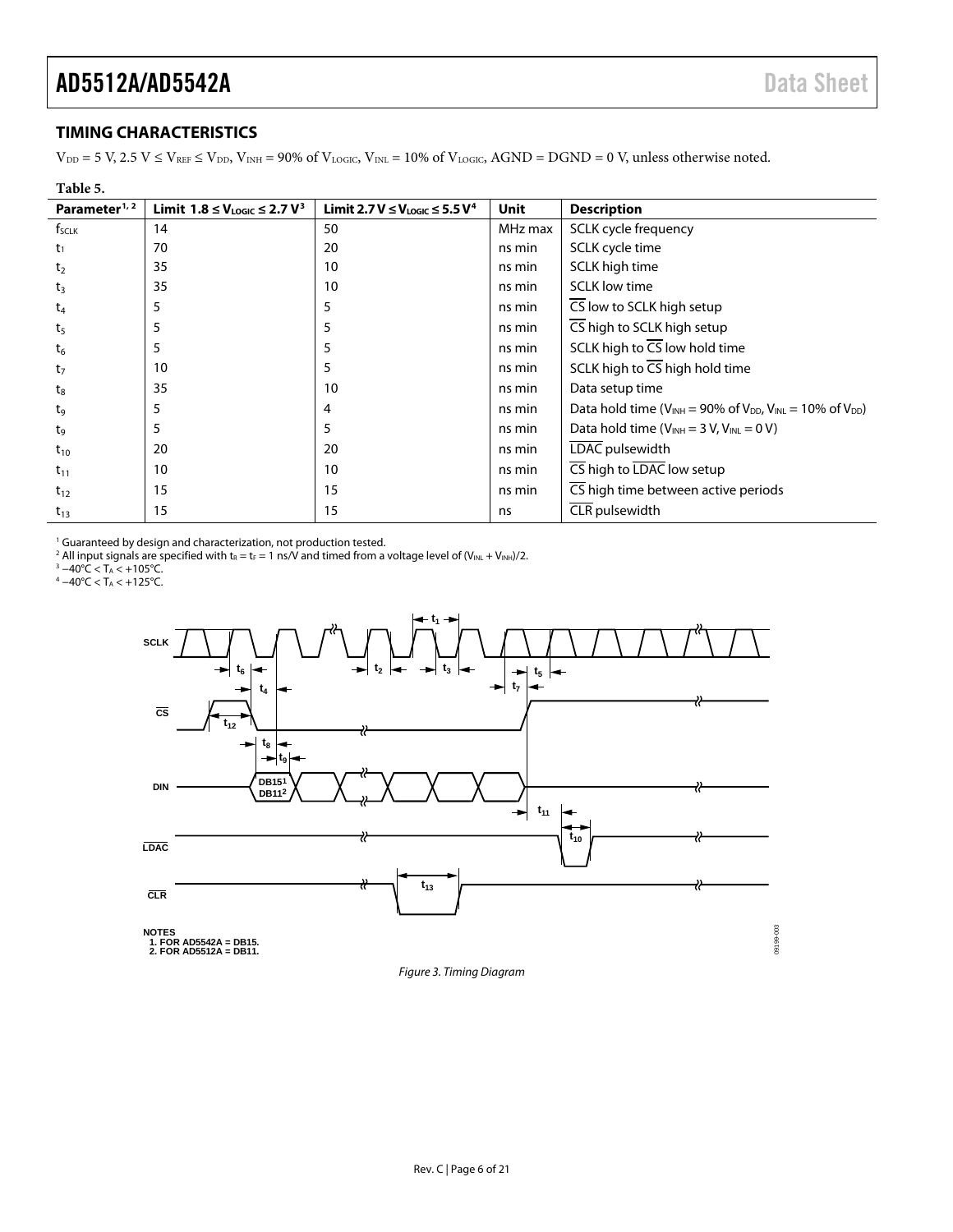### <span id="page-6-0"></span>ABSOLUTE MAXIMUM RATINGS

 $T_A = 25$ °C, unless otherwise noted.

#### **Table 6.**

| <b>Parameter</b>                                  | Rating                               |
|---------------------------------------------------|--------------------------------------|
| V <sub>DD</sub> to AGND                           | $-0.3$ V to $+6$ V                   |
| Digital Input Voltage to DGND                     | $-0.3$ V to V <sub>DD</sub> + 0.3 V  |
| VOUT to AGND                                      | $-0.3$ V to $V_{DD}$ + 0.3 V         |
| AGNDF, AGNDS to DGND                              | $-0.3$ V to $+0.3$ V                 |
| Input Current to Any Pin Except Supplies          | $±10$ mA                             |
| Operating Temperature Range                       |                                      |
| AD5512A Industrial (A Version)                    | $-40^{\circ}$ C to $+125^{\circ}$ C  |
| AD5542A Industrial (A, B Versions)                | $-40^{\circ}$ C to $+85^{\circ}$ C   |
| Storage Temperature Range                         | $-65^{\circ}$ C to +150 $^{\circ}$ C |
| Maximum Junction Temperature (T <sub>J</sub> max) | $150^{\circ}$ C                      |
| Package Power Dissipation                         | $(T1 max - TA)/\thetaIA$             |
| Thermal Impedance, $\theta_{JA}$                  |                                      |
| TSSOP (RU-16)                                     | 113°C/W                              |
| LFCSP (CP-16-22)                                  | 73°C/W                               |
| LFCSP (CP-10-9)                                   | 74°C/W                               |
| Lead Temperature, Soldering                       |                                      |
| Peak Temperature <sup>1</sup>                     | 260°C                                |
| ESD <sup>2</sup>                                  | $5$ kV                               |

Stresses at or above those listed under Absolute Maximum Ratings may cause permanent damage to the product. This is a stress rating only; functional operation of the product at these or any other conditions above those indicated in the operational section of this specification is not implied. Operation beyond the maximum operating conditions for extended periods may affect product reliability.

#### <span id="page-6-1"></span>**ESD CAUTION**



ESD (electrostatic discharge) sensitive device. Charged devices and circuit boards can discharge without detection. Although this product features patented or proprietary protection circuitry, damage may occur on devices subjected to high energy ESD. Therefore, proper ESD precautions should be taken to avoid performance degradation or loss of functionality.

<sup>1</sup> As per JEDEC Standard 20.

<sup>2</sup> HBM classification.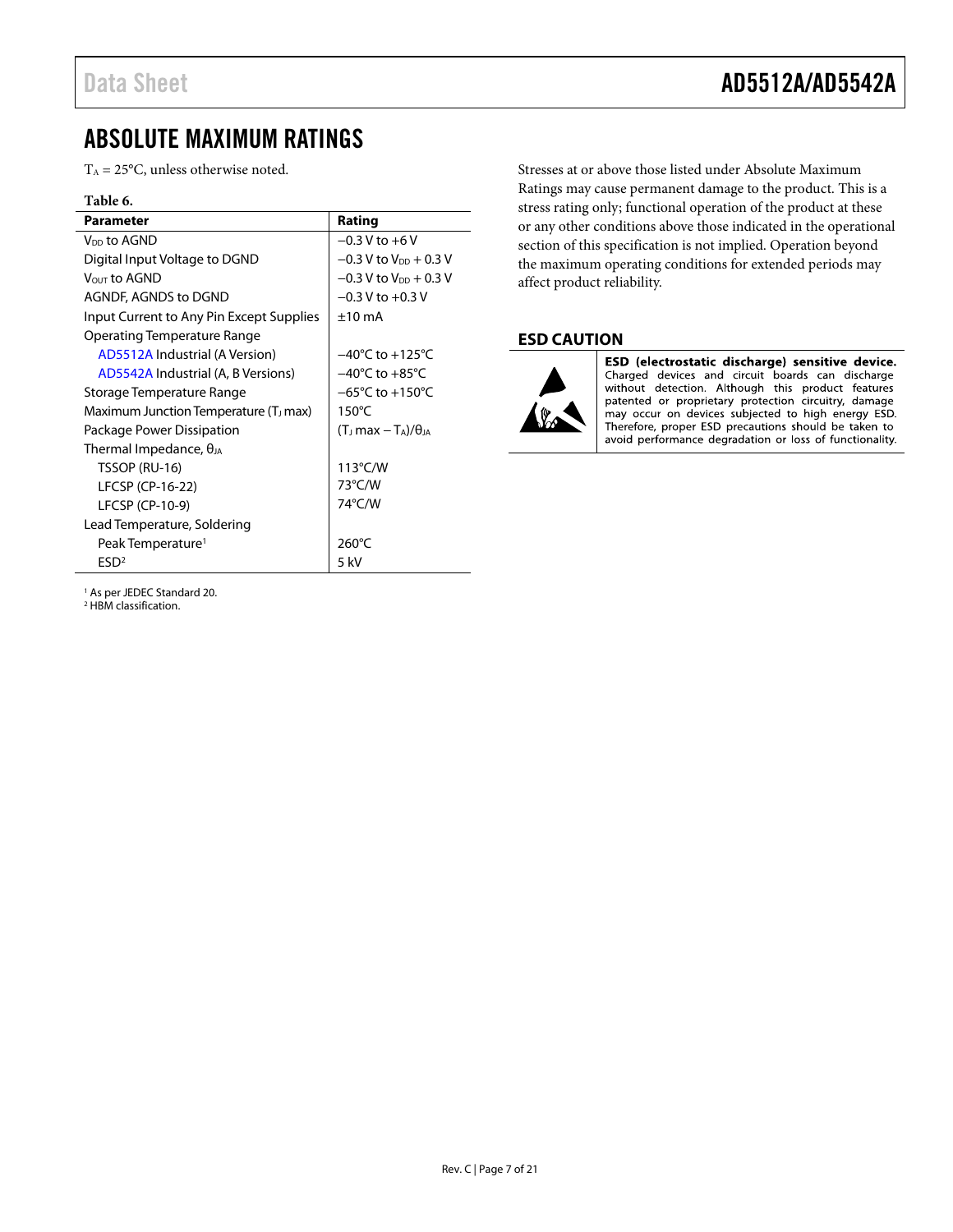### <span id="page-7-0"></span>PIN CONFIGURATION AND FUNCTION DESCRIPTIONS





Figure 5[. AD5542A-](http://www.analog.com/AD5542A?doc=AD5512A_5542A.pdf)1 10-Lead LFCSP Pin Configuration

#### **Table 7[. AD5512A/](http://www.analog.com/AD5512A?doc=AD5512A_5542A.pdf)[AD5542A](http://www.analog.com/AD5542A?doc=AD5512A_5542A.pdf) Pin Function Descriptions**

Figure 4[. AD5512A/](http://www.analog.com/AD5512A?doc=AD5512A_5542A.pdf)[AD5542A 1](http://www.analog.com/AD5542A?doc=AD5512A_5542A.pdf)6-Lead LFCSP Pin Configuration

| Pin No.                 |                         |                          |                                                                                                                                                                                                                       |
|-------------------------|-------------------------|--------------------------|-----------------------------------------------------------------------------------------------------------------------------------------------------------------------------------------------------------------------|
| 16-Lead<br><b>LFCSP</b> | 10-Lead<br><b>LFCSP</b> | <b>Mnemonic</b>          | <b>Description</b>                                                                                                                                                                                                    |
|                         | 6                       |                          |                                                                                                                                                                                                                       |
| $\mathbf{1}$            |                         | $V_{OUT}$                | Analog Output Voltage from the DAC.                                                                                                                                                                                   |
| 2                       |                         | <b>AGNDF</b>             | Ground Reference Point for Analog Circuitry (Force).                                                                                                                                                                  |
| 3                       |                         | <b>AGNDS</b>             | Ground Reference Point for Analog Circuitry (Sense).                                                                                                                                                                  |
| 4                       |                         | <b>REFS</b>              | Voltage Reference Input (Sense) for the DAC. Connect to an external 2.5 V reference. Reference can<br>range from 2 V to V <sub>DD</sub> .                                                                             |
| 5                       |                         | <b>REFF</b>              | Voltage Reference Input (Force) for the DAC. Connect to an external 2.5 V reference. Reference can<br>range from 2 V to V <sub>DD</sub> .                                                                             |
| 6                       | 2                       | $\overline{\mathsf{CS}}$ | Logic Input Signal. The chip select signal is used to frame the serial data input.                                                                                                                                    |
| 7                       |                         | <b>NC</b>                | No Connect.                                                                                                                                                                                                           |
| 8                       | 3                       | <b>SCLK</b>              | Clock Input. Data is clocked into the input register on the rising edge of SCLK. Duty cycle must be<br>between 40% and 60%.                                                                                           |
| 9                       | $\overline{4}$          | <b>DIN</b>               | Serial Data Input. This device accepts 16-bit words. Data is clocked into the input register on the<br>rising edge of SCLK.                                                                                           |
| 10                      | 5                       | CLR                      | Asynchronous Clear Input. The CLR input is falling edge sensitive. When CLR is low, all LDAC pulses<br>are ignored. When $\overline{CLR}$ is activated, the DAC register is cleared to the model selectable midscale. |
| 11                      |                         | <b>LDAC</b>              | LDAC Input. When this input is taken low, the DAC register is simultaneously updated with the<br>contents of the input register.                                                                                      |
| 12                      |                         | <b>DGND</b>              | Digital Ground. Ground reference for digital circuitry.                                                                                                                                                               |
| 13                      | 7                       | <b>INV</b>               | Connection to the Internal Scaling Resistors of the DAC. Connect the INV pin to the external op<br>amps inverting input in bipolar mode.                                                                              |
| 14                      |                         | VLOGIC                   | Logic Power Supply.                                                                                                                                                                                                   |
| 15                      | 9                       | V <sub>DD</sub>          | Analog Supply Voltage, $5 V \pm 10$ %.                                                                                                                                                                                |
| 16                      | 8                       | $R_{FB}$                 | Feedback Resistor Pin. In bipolar mode, connect this pin to the external op amp output.                                                                                                                               |
|                         | 1                       | <b>REF</b>               | Voltage Reference Input for the DAC. Connect this pin to an external 2.5 V reference. Reference can<br>range from 2 V to V <sub>DD</sub> .                                                                            |
|                         | 10                      | <b>GND</b>               | Ground.                                                                                                                                                                                                               |
| EPAD                    | <b>EPAD</b>             | <b>Exposed Pad</b>       | The exposed pad should be tied to the point of lowest potential, in this case, GND.                                                                                                                                   |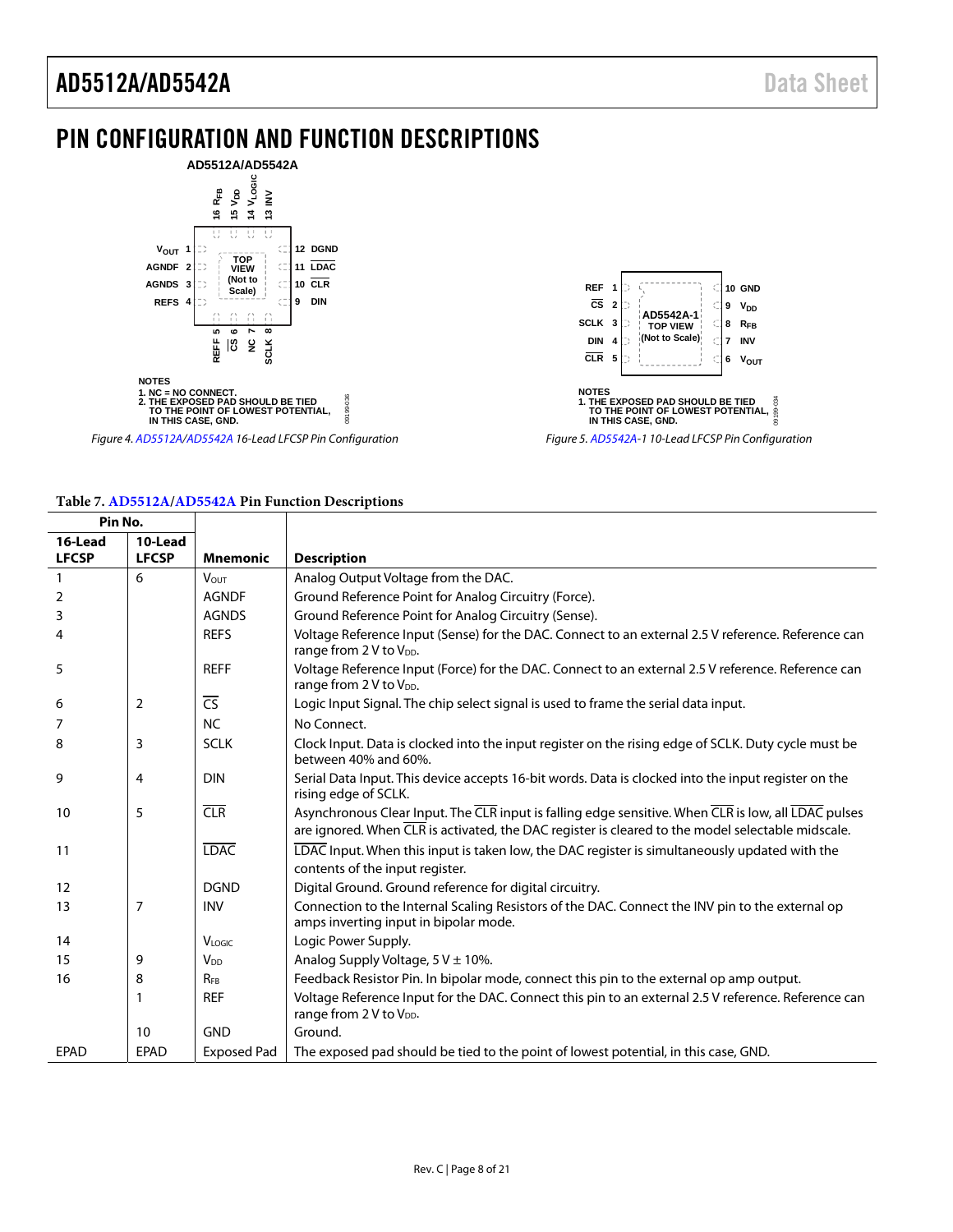

*Figure 6[. AD5542A](http://www.analog.com/AD5542A?doc=AD5512A_5542A.pdf) 16-Lead TSSOP Pin Configuration*

#### **Table 8. [AD5542A](http://www.analog.com/AD5542A?doc=AD5512A_5542A.pdf) Pin Function Descriptions**

| Pin No. | <b>Mnemonic</b>          | <b>Description</b>                                                                                                                                                                                       |
|---------|--------------------------|----------------------------------------------------------------------------------------------------------------------------------------------------------------------------------------------------------|
|         | <b>RFB</b>               | Feedback Resistor Pin. In bipolar mode, connect this pin to the external op amp output.                                                                                                                  |
| 2       | $V_{\text{OUT}}$         | Analog Output Voltage from the DAC.                                                                                                                                                                      |
| 3       | <b>AGNDF</b>             | Ground Reference Point for Analog Circuitry (Force).                                                                                                                                                     |
| 4       | <b>AGNDS</b>             | Ground Reference Point for Analog Circuitry (Sense).                                                                                                                                                     |
| 5       | <b>REFS</b>              | Voltage Reference Input (Sense) for the DAC. Connect to an external 2.5 V reference. Reference can range from<br>2 V to V <sub>DD</sub> .                                                                |
| 6       | <b>REFF</b>              | Voltage Reference Input (Force) for the DAC. Connect to an external 2.5 V reference. Reference can range from<br>2 V to V <sub>DD</sub> .                                                                |
| 7       | <b>NC</b>                | No Connect.                                                                                                                                                                                              |
| 8       | $\overline{\mathsf{CS}}$ | Logic Input Signal. The chip select signal is used to frame the serial data input.                                                                                                                       |
| 9       | <b>SCLK</b>              | Clock Input. Data is clocked into the input register on the rising edge of SCLK. Duty cycle must be between 40%<br>and 60%.                                                                              |
| 10      | <b>DIN</b>               | Serial Data Input. This device accepts 16-bit words. Data is clocked into the input register on the rising edge of SCLK.                                                                                 |
| 11      | <b>CLR</b>               | Asynchronous Clear Input. The CLR input is falling edge sensitive. When CLR is low, all LDAC pulses are ignored.<br>When CLR is activated, the DAC register is cleared to the model selectable midscale. |
| 12      | <b>LDAC</b>              | LDAC Input. When this input is taken low, the DAC register is simultaneously updated with the contents of the<br>input register.                                                                         |
| 13      | <b>DGND</b>              | Digital Ground. Ground reference for digital circuitry.                                                                                                                                                  |
| 14      | <b>INV</b>               | Connection to the Internal Scaling Resistors of the DAC. Connect the INV pin to the external op amps inverting<br>input in bipolar mode.                                                                 |
| 15      | VLOGIC                   | Logic Power Supply.                                                                                                                                                                                      |
| 16      | <b>V</b> <sub>DD</sub>   | Analog Supply Voltage, $5 \text{ V} \pm 10\%$ .                                                                                                                                                          |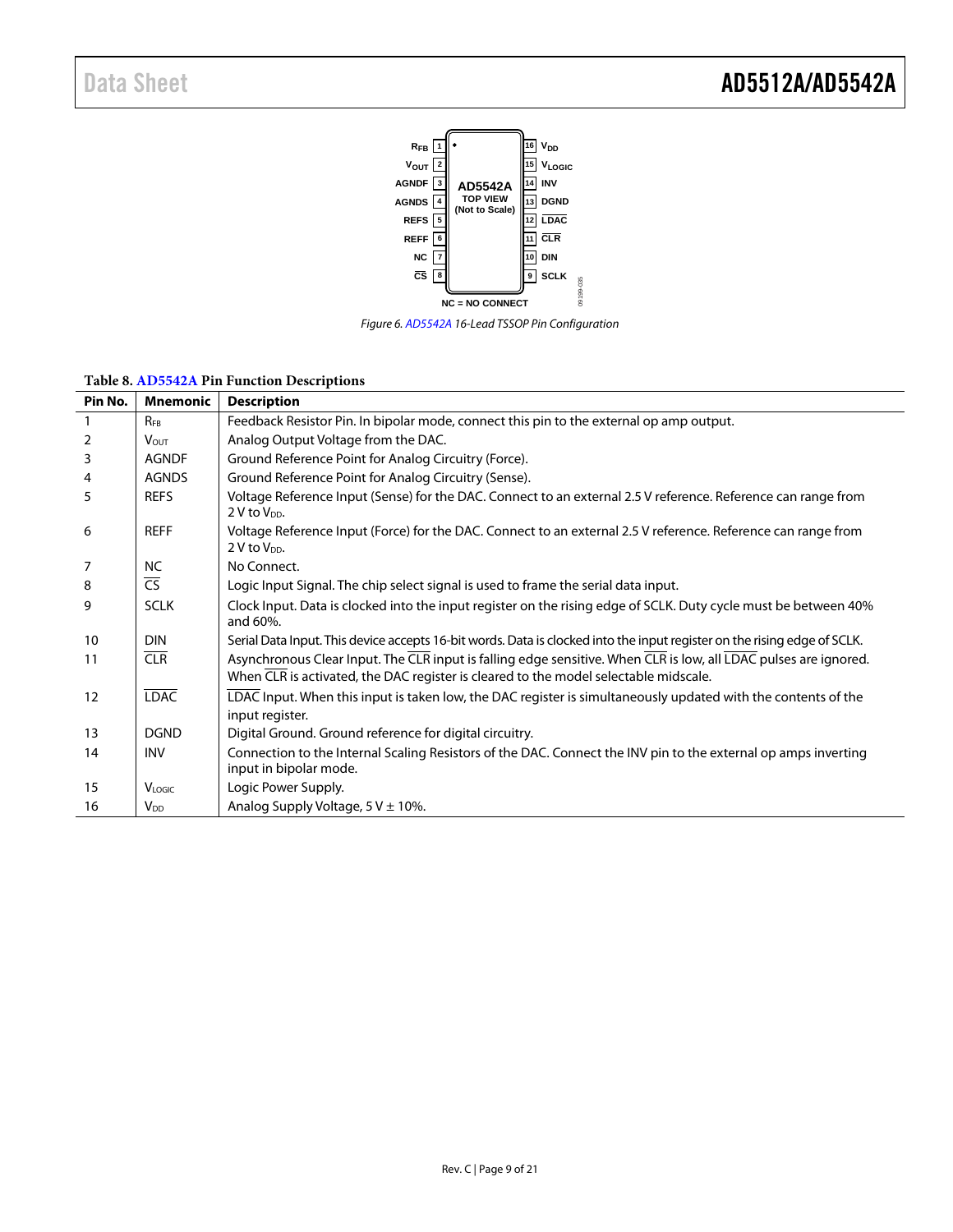### <span id="page-9-0"></span>TYPICAL PERFORMANCE CHARACTERISTICS





<span id="page-9-1"></span>

*Figure 8. [AD5542A](http://www.analog.com/AD5542A?doc=AD5512A_5542A.pdf) Integral Nonlinearity vs. Temperature*



*Figure 9. [AD5542A](http://www.analog.com/AD5542A?doc=AD5512A_5542A.pdf) Linearity Error vs. Supply Voltage*



*Figure 10[. AD5542A](http://www.analog.com/AD5542A?doc=AD5512A_5542A.pdf) Differential Nonlinearity vs. Code*

<span id="page-9-2"></span>

*Figure 11[. AD5542A](http://www.analog.com/AD5542A?doc=AD5512A_5542A.pdf) Differential Nonlinearity vs. Temperature*





09199-008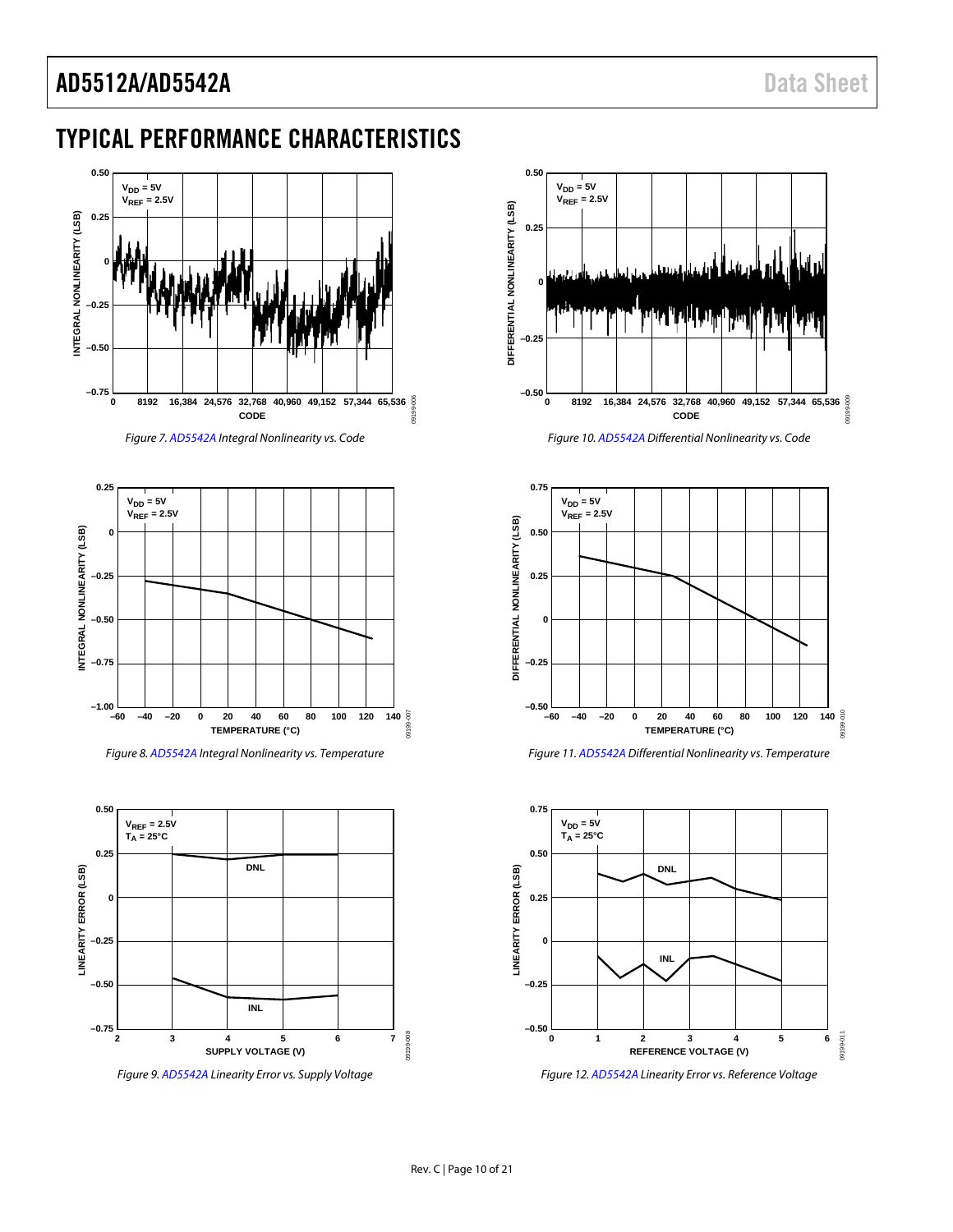#### **0 VDD = 5V VREF = 2.5V TA = 25°C**  $-0.1$ **–0.2** GAIN ERROR (LSB) **GAIN ERROR (LSB) –0.3 –0.4 –0.5 –0.6 –0.7 –0.8 –0.9** 09199-012 09199-012 **–40 25 85 TEMPERATURE (°C)**

*Figure 13[. AD5512A/](http://www.analog.com/AD5512A?doc=AD5512A_5542A.pdf)[AD5542A](http://www.analog.com/AD5542A?doc=AD5512A_5542A.pdf) Gain Error vs. Temperature*



*Figure 14[. AD5512A](http://www.analog.com/AD5512A?doc=AD5512A_5542A.pdf)[/AD5542A](http://www.analog.com/AD5542A?doc=AD5512A_5542A.pdf) Supply Current vs. Temperature*



*Figure 15[. AD5512A/](http://www.analog.com/AD5512A?doc=AD5512A_5542A.pdf)[AD5542A](http://www.analog.com/AD5542A?doc=AD5512A_5542A.pdf) Supply Current vs. Digital Input Voltage*



*Figure 16[. AD5512A/](http://www.analog.com/AD5512A?doc=AD5512A_5542A.pdf)[AD5542A](http://www.analog.com/AD5542A?doc=AD5512A_5542A.pdf) Zero-Code Error vs. Temperature*



*Figure 17[. AD5512A](http://www.analog.com/AD5512A?doc=AD5512A_5542A.pdf)[/AD5542A](http://www.analog.com/AD5542A?doc=AD5512A_5542A.pdf) Supply Current vs. Reference Voltage or Supply Voltage*



*Figure 18[. AD5512A/](http://www.analog.com/AD5512A?doc=AD5512A_5542A.pdf)[AD5542A](http://www.analog.com/AD5542A?doc=AD5512A_5542A.pdf) Reference Current vs. Code*

### Data Sheet **AD5512A/AD5542A**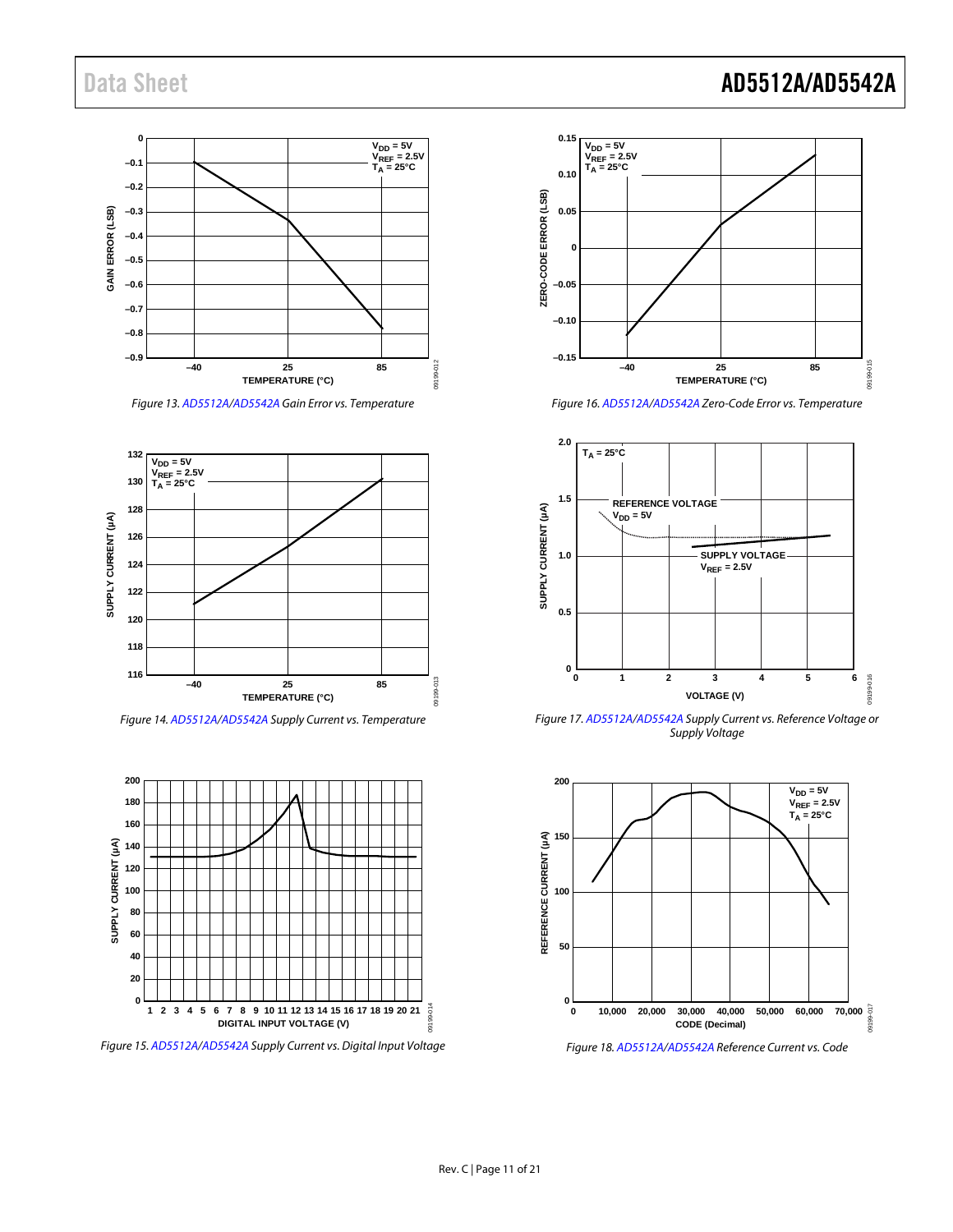

*Figure 19[. AD5512A/](http://www.analog.com/AD5512A?doc=AD5512A_5542A.pdf)[AD5542A](http://www.analog.com/AD5542A?doc=AD5512A_5542A.pdf) Digital Feedthrough*

<span id="page-11-1"></span>

<span id="page-11-0"></span>*Figure 20[. AD5512A/](http://www.analog.com/AD5512A?doc=AD5512A_5542A.pdf)[AD5542A](http://www.analog.com/AD5542A?doc=AD5512A_5542A.pdf) Digital-to-Analog Glitch Impulse*







*Figure 22[. AD5512A/](http://www.analog.com/AD5512A?doc=AD5512A_5542A.pdf)[AD5542A](http://www.analog.com/AD5542A?doc=AD5512A_5542A.pdf) Small Signal Settling Time*



*Figure 23[. AD5512A](http://www.analog.com/AD5512A?doc=AD5512A_5542A.pdf)[/AD5542A](http://www.analog.com/AD5542A?doc=AD5512A_5542A.pdf) Analog Supply Current Histogram*



*Figure 24[. AD5512A](http://www.analog.com/AD5512A?doc=AD5512A_5542A.pdf)[/AD5542A](http://www.analog.com/AD5542A?doc=AD5512A_5542A.pdf) Digital Supply Current Histogram*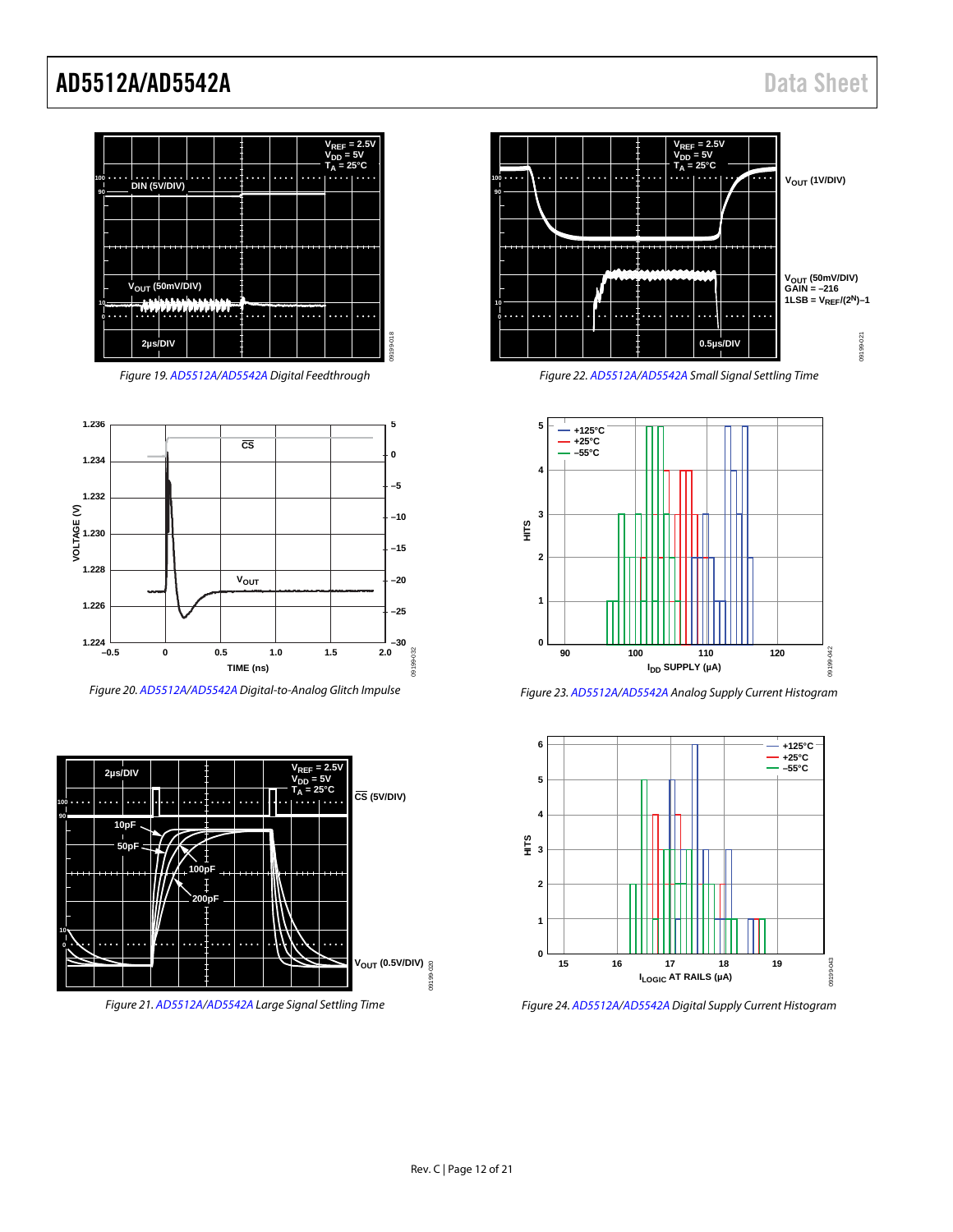### **10 VDD = 5V VREF = 2.5V TA = 25°C DATA = 0x0000** OUTPUT NOISE (µV rms) **OUTPUT NOISE (µV rms) 5 0 –5** 09199-037 **0 20 40 60 80 100 120 FREQUENCY (Hz)**





*Figure 26[. AD5512A](http://www.analog.com/AD5512A?doc=AD5512A_5542A.pdf)[/AD5542A](http://www.analog.com/AD5542A?doc=AD5512A_5542A.pdf) Noise Spectral Density vs. Frequency,1 kHz* 



*Figure 27[. AD5512A](http://www.analog.com/AD5512A?doc=AD5512A_5542A.pdf)[/AD5542A](http://www.analog.com/AD5542A?doc=AD5512A_5542A.pdf) Noise Spectral Density vs. Frequency, 10 kHz*

## Data Sheet **AD5512A/AD5542A**



*Figure 28[. AD5512A](http://www.analog.com/AD5512A?doc=AD5512A_5542A.pdf)[/AD5542A](http://www.analog.com/AD5542A?doc=AD5512A_5542A.pdf) Total Harmonic Distortion* 



*Figure 29[. AD5512A/](http://www.analog.com/AD5512A?doc=AD5512A_5542A.pdf)[AD5542A](http://www.analog.com/AD5542A?doc=AD5512A_5542A.pdf) Multiplying Bandwidth*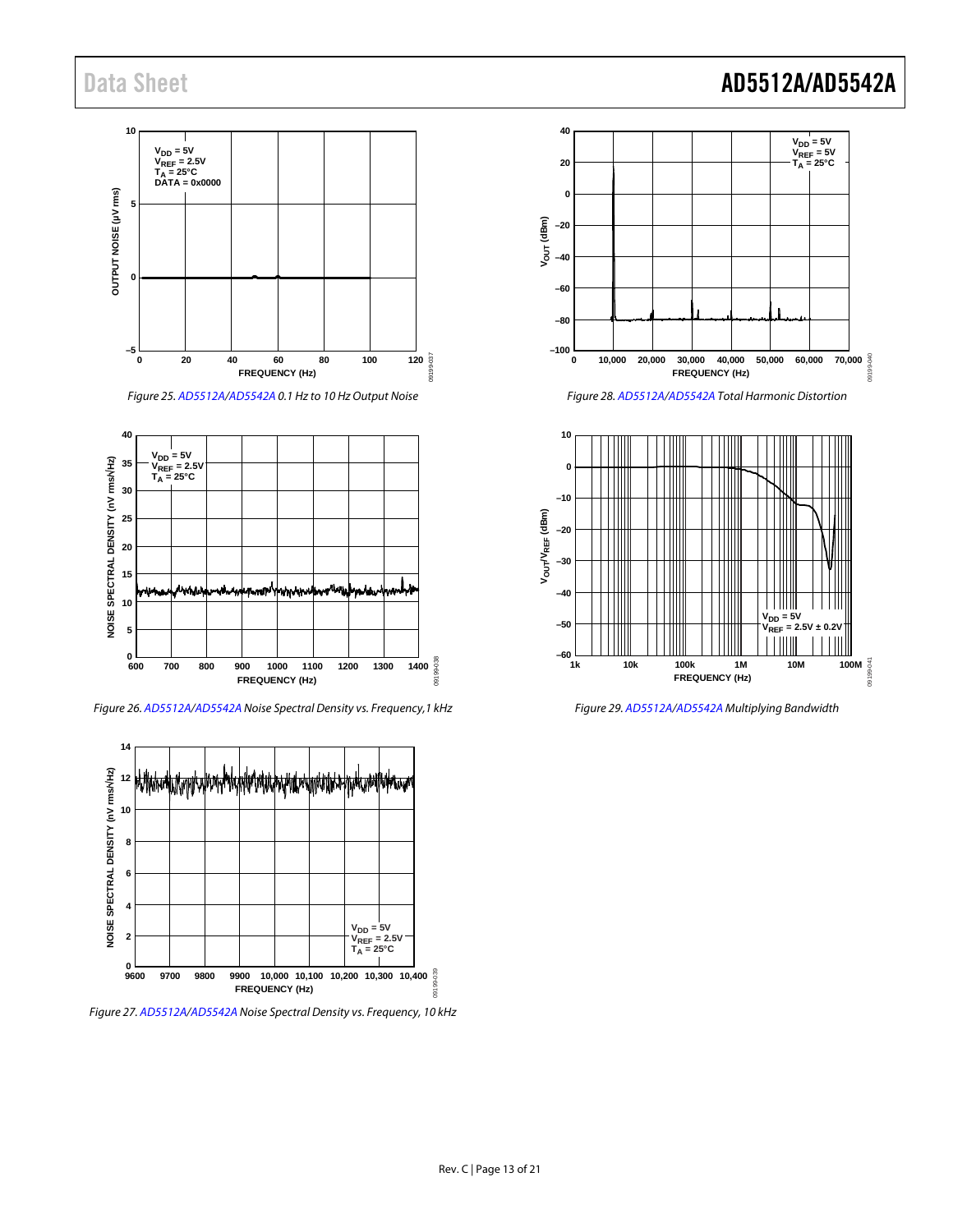### <span id="page-13-0"></span>**TERMINOLOGY**

#### **Relative Accuracy or Integral Nonlinearity (INL)**

For the DAC, relative accuracy or INL is a measure of the maximum deviation, in LSBs, from a straight line passing through the endpoints of the DAC transfer function. A typical INL vs. code plot is shown in [Figure 7.](#page-9-1)

#### **Differential Nonlinearity (DNL)**

DNL is the difference between the measured change and the ideal 1 LSB change between any two adjacent codes. A specified differential nonlinearity of ±1 LSB maximum ensures monotonicity. A typical DNL vs. code plot is shown i[n Figure 10.](#page-9-2)

#### **Gain Error**

Gain error is the difference between the actual and ideal analog output range, expressed as a percent of the full-scale range. It is the deviation in slope of the DAC transfer characteristic from ideal.

#### **Gain Error Temperature Coefficient**

Gain error temperature coefficient is a measure of the change in gain error with changes in temperature. It is expressed in ppm/°C.

#### **Zero-Code Error**

Zero-code error is a measure of the output error when zero code is loaded to the DAC register.

#### **Zero-Code Temperature Coefficient**

This is a measure of the change in zero-code error with a change in temperature. It is expressed in mV/°C.

#### **Digital-to-Analog Glitch Impulse**

Digital-to-analog glitch impulse is the impulse injected into the analog output when the input code in the DAC register changes state. It is normally specified as the area of the glitch in nV-sec and is measured when the digital input code is changed by 1 LSB at the major carry transition. A digital-to-analog glitch impulse plot is shown i[n Figure 20.](#page-11-0)

#### **Digital Feedthrough**

Digital feedthrough is a measure of the impulse injected into the analog output of the DAC from the digital inputs of the DAC, but it is measured when the DAC output is not updated. CS is held high while the SCLK and DIN signals are toggled. It is specified in nV-sec and is measured with a full-scale code change on the data bus, that is, from all 0s to all 1s and vice versa. A typical digital feedthrough plot is shown in [Figure](#page-11-1) 19.

#### **Power Supply Rejection Ratio (PSRR)**

PSRR indicates how the output of the DAC is affected by changes in the power supply voltage. The power supply rejection ratio is quoted in terms of percent change in output per percent change in  $V_{DD}$  for full-scale output of the DAC.  $V_{DD}$  is varied by  $\pm 10\%$ .

#### **Reference Feedthrough**

Reference feedthrough is a measure of the feedthrough from the VREF input to the DAC output when the DAC is loaded with all 0s. A 100 kHz, 1 V p-p is applied to VREF. Reference feedthrough is expressed in mV p-p.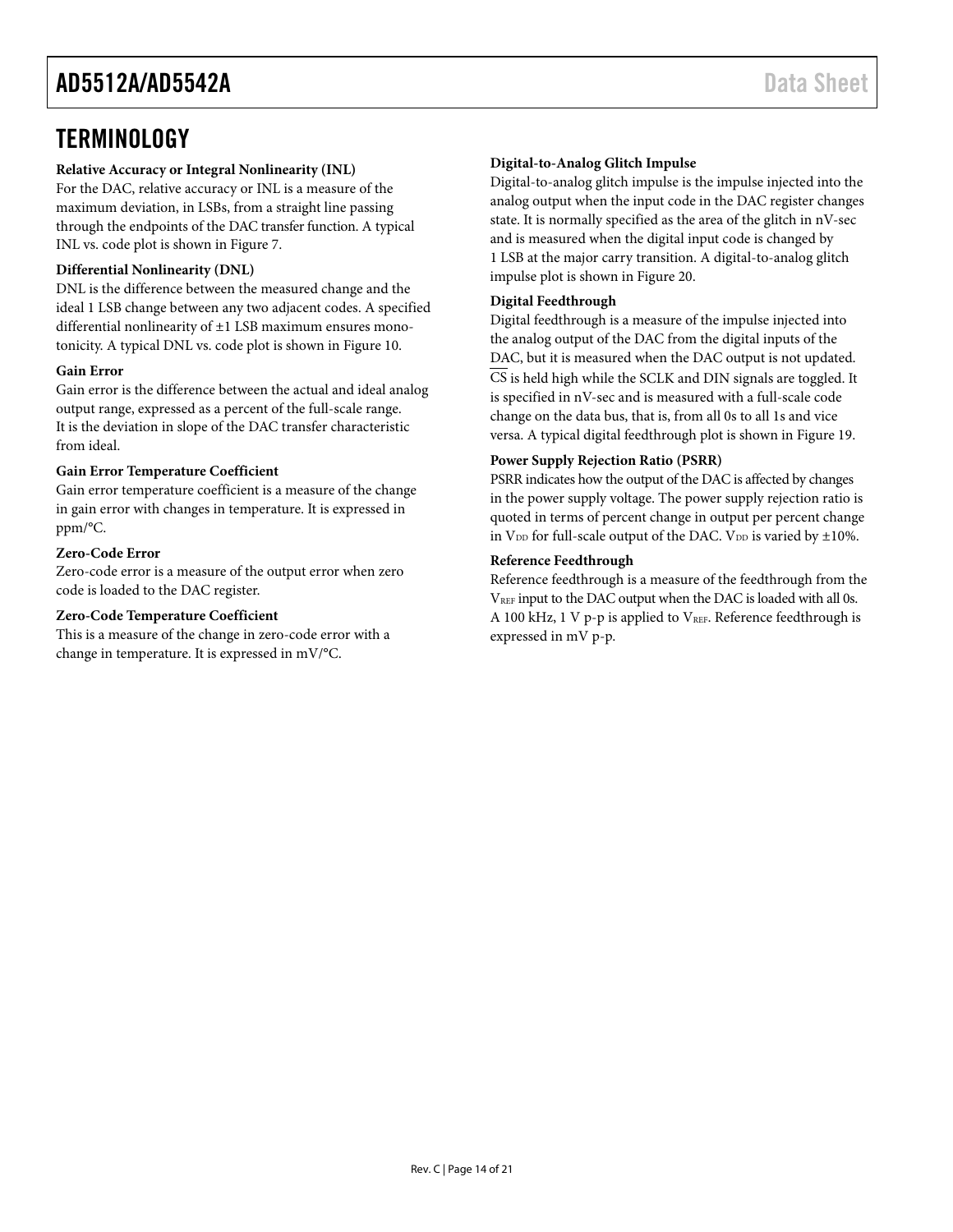### <span id="page-14-0"></span>THEORY OF OPERATION

The [AD5512A/](http://www.analog.com/AD5512A?doc=AD5512A_5542A.pdf)[AD5542A](http://www.analog.com/AD5542A?doc=AD5512A_5542A.pdf) are single, 12-/16-bit, serial input, voltage output DACs. They operate from a single supply ranging from 2.7 V to 5 V and consume typically 125 µA with a supply of 5 V. Data is written to these devices in a 12-bit [\(AD5512A\)](http://www.analog.com/AD5512A?doc=AD5512A_5542A.pdf) or 16-bit [\(AD5542A\)](http://www.analog.com/AD5542A?doc=AD5512A_5542A.pdf) word format, via a 3- or 4-wire serial interface. To ensure a known power-up state, these parts are designed with a power-on reset function. In unipolar mode, the output is reset to midscale; in bipolar mode, the output is set to 0 V. Kelvin sense connections for the reference and analog ground are included on the [AD5512A/](http://www.analog.com/AD5512A?doc=AD5512A_5542A.pdf) [AD5542A.](http://www.analog.com/AD5542A?doc=AD5512A_5542A.pdf)

#### <span id="page-14-1"></span>**DIGITAL-TO-ANALOG SECTION**

The DAC architecture consists of two matched DAC sections. A simplified circuit diagram is shown i[n Figure 30.](#page-14-4) The DAC architecture of th[e AD5512A/](http://www.analog.com/AD5512A?doc=AD5512A_5542A.pdf)[AD5542A](http://www.analog.com/AD5542A?doc=AD5512A_5542A.pdf) is segmented. The four MSBs of the 16-bit [\(AD5542A\)](http://www.analog.com/AD5542A?doc=AD5512A_5542A.pdf)/12-bit [\(AD5512A\)](http://www.analog.com/AD5512A?doc=AD5512A_5542A.pdf) data-word are decoded to drive 15 switches, E1 to E15. Each switch connects one of 15 matched resistors to either AGND or VREF. The remaining 12 bits of the data-word drive the S0 to S11 switches of a 12-bit voltage mode R-2R ladder network.



*Figure 30. DAC Architecture*

<span id="page-14-4"></span>With this type of DAC configuration, the output impedance is independent of code, while the input impedance seen by the reference is heavily code dependent. The output voltage is dependent on the reference voltage, as shown in the following equation:

$$
V_{OUT} = \frac{V_{REF} \times D}{2^N}
$$

where:

*D* is the decimal data-word loaded to the DAC register. *N* is the resolution of the DAC.

For a reference of 2.5 V, the equation simplifies to the following:

$$
V_{OUT} = \frac{2.5 \times D}{65,536}
$$

This gives a  $V_{\text{OUT}}$  of 1.25 V with midscale loaded, and 2.5 V with full scale loaded to the DAC.

The LSB size is  $V_{REF}/65,536$ .

#### <span id="page-14-2"></span>**SERIAL INTERFACE**

The [AD5512A/](http://www.analog.com/AD5512A?doc=AD5512A_5542A.pdf)[AD5542A](http://www.analog.com/AD5542A?doc=AD5512A_5542A.pdf) are controlled by a versatile 3- or 4 wire serial interface that operates at clock rates of up to 50 MHz and is compatible with SPI, QSPI, MICROWIRE, and DSP interface standards. The timing diagram is shown in [Figure 3.](#page-5-1)  Input data is framed by the chip select input, CS. After a highto-low transition on  $\overline{CS}$ , data is shifted synchronously and latched into the input register on the rising edge of the serial clock, SCLK. Data is loaded MSB first in 12-bit [\(AD5512A\)](http://www.analog.com/AD5512A?doc=AD5512A_5542A.pdf) or 16-bit [\(AD5542A\)](http://www.analog.com/AD5542A?doc=AD5512A_5542A.pdf) words. After 12 [\(AD5512A\)](http://www.analog.com/AD5512A?doc=AD5512A_5542A.pdf) or 16 [\(AD5542A\)](http://www.analog.com/AD5542A?doc=AD5512A_5542A.pdf) data bits have been loaded into the serial input register, a low-to-high transition on CS transfers the contents of the shift register to the DAC. Data can be loaded to the part only while  $\overline{\text{CS}}$  is low.

The [AD5512A/](http://www.analog.com/AD5512A?doc=AD5512A_5542A.pdf)[AD5542A](http://www.analog.com/AD5542A?doc=AD5512A_5542A.pdf) have an LDAC function that allows the DAC latch to be updated asynchronously by bringing LDAC low after CS goes high. LDAC should be maintained high while data is written to the shift register. Alternatively, LDAC can be tied permanently low to update the DAC synchronously. With  $\overline{\text{LDAC}}$  tied permanently low, the rising edge of  $\overline{\text{CS}}$  loads the data to the DAC.

#### <span id="page-14-3"></span>**UNIPOLAR OUTPUT OPERATION**

These DACs are capable of driving unbuffered loads of 60 k $\Omega$ . Unbuffered operation results in low supply current, typically 300 μA, and a low offset error. The [AD5512A](http://www.analog.com/AD5512A?doc=AD5512A_5542A.pdf)[/AD5542A](http://www.analog.com/AD5542A?doc=AD5512A_5542A.pdf) provide a unipolar output swing ranging from  $0 \text{ V}$  to  $V_{REF}$ . The [AD5512A/](http://www.analog.com/AD5512A?doc=AD5512A_5542A.pdf)[AD5542A](http://www.analog.com/AD5542A?doc=AD5512A_5542A.pdf) can be configured to output both unipolar and bipolar voltages[. Figure](#page-14-5) 31 shows a typical unipolar output voltage circuit. The code table for this mode of operation is shown i[n Table](#page-14-6) 9.



#### <span id="page-14-6"></span><span id="page-14-5"></span>**Table 9[. AD5542A](http://www.analog.com/AD5542A?doc=AD5512A_5542A.pdf) Unipolar Code Table**

| <b>DAC Latch Contents</b> |     |                                                |
|---------------------------|-----|------------------------------------------------|
| MSB                       | LSB | <b>Analog Output</b>                           |
| 1111 1111 1111 1111       |     | $V_{REF} \times (65.535/65.536)$               |
| 1000 0000 0000 0000       |     | $V_{REF} \times (32,768/65,536) = 1/2 V_{REF}$ |
| ,0000,0000,0000,0001      |     | $V_{REF} \times (1/65,536)$                    |
| 0000 0000 0000 0000       |     | 0 V                                            |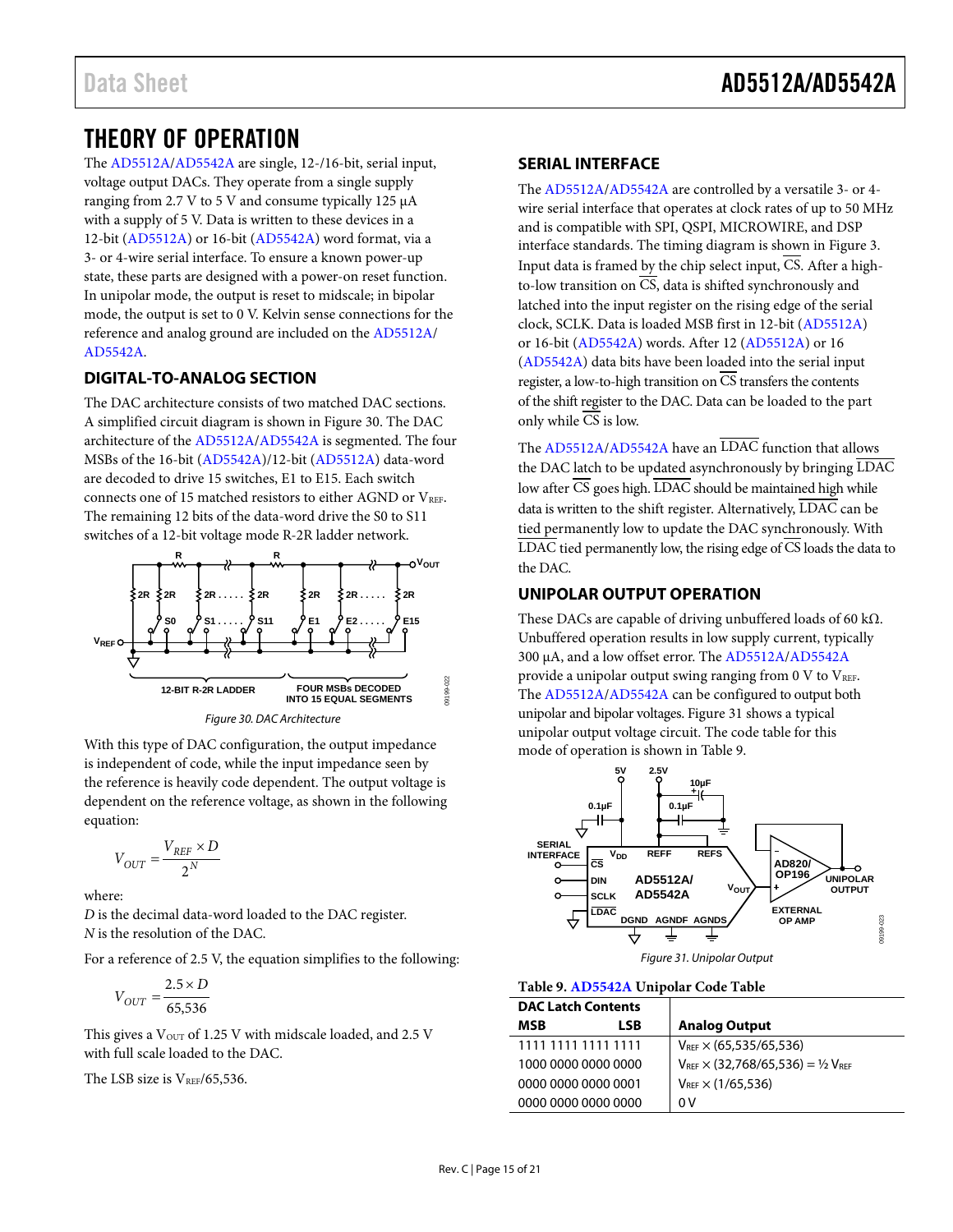Assuming a perfect reference, the unipolar worst-case output voltage can be calculated from the following equation:

$$
V_{OUT-UNI} = \frac{D}{2^N} \times \left(V_{REF} + V_{GE}\right) + V_{ZSE} + INL
$$

where:

*V<sub>OUT-UNI</sub>* is the unipolar mode worst-case output. *D* is the code loaded to DAC. *N* is the resolution of the DAC. *VREF* is the reference voltage applied to the part. *VGE* is the gain error in volts. *VZSE* is the zero-scale error in volts. *INL* is the integral nonlinearity in volts.

#### <span id="page-15-0"></span>**BIPOLAR OUTPUT OPERATION**

With the aid of an external op amp, th[e AD5512A/](http://www.analog.com/AD5512A?doc=AD5512A_5542A.pdf)[AD5542A](http://www.analog.com/AD5542A?doc=AD5512A_5542A.pdf) can be configured to provide a bipolar voltage output. A typical circuit is shown i[n Figure 32.](#page-15-1) The matched bipolar offset resistors, RFB and RINV, are connected to an external op amp to achieve this bipolar output swing, typically  $R_{FB} = R_{INV} = 28$  k $\Omega$ . Table 10 shows the transfer function for this output operating mode. Also provided on the [AD5542A a](http://www.analog.com/AD5542A?doc=AD5512A_5542A.pdf)re a set of Kelvin connections to the analog ground inputs. The example includes the [ADR421](http://www.analog.com/ADR421?doc=AD5512A_5542A.pdf) 2.5 V reference and the [AD8628 l](http://www.analog.com/AD8628?doc=AD5512A_5542A.pdf)ow offset and zero-drift reference buffer.

<span id="page-15-2"></span>**Table 10[. AD5542A](http://www.analog.com/AD5542A?doc=AD5512A_5542A.pdf) Bipolar Code Table** 

| <b>DAC Latch Contents</b> |                                              |
|---------------------------|----------------------------------------------|
| <b>MSR</b><br>LSB         | <b>Analog Output</b>                         |
| 1111 1111 1111 1111       | $+V_{REF} \times (32,767/32,768)$            |
| 1000 0000 0000 0001       | $+V_{RFF} \times (1/32,768)$                 |
| 1000 0000 0000 0000       | 0 V                                          |
| 0111 1111 1111 1111       | $-V_{\text{REF}} \times (1/32,768)$          |
| 0000 0000 0000 0000       | $-V_{REF} \times (32,768/32,768) = -V_{REF}$ |

Assuming a perfect reference, the worst-case bipolar output voltage can be calculated from the following equation:

$$
V_{OUT-BIP} = \frac{[(V_{OUT-UNI} + V_{OS})(2 + RD) - V_{REF}(1 + RD)]}{\frac{1 + (2 + RD)}{A}}
$$

where:

*VOUT−BIP* is the bipolar mode worst-case output *V<sub>OUT−UNI</sub>* is the unipolar mode worst-case output. *VOS* is the external op amp input offset voltage. *RD* is the R<sub>FB</sub> and R<sub>INV</sub> resistor matching error. *A* is the op amp open-loop gain.

<span id="page-15-1"></span>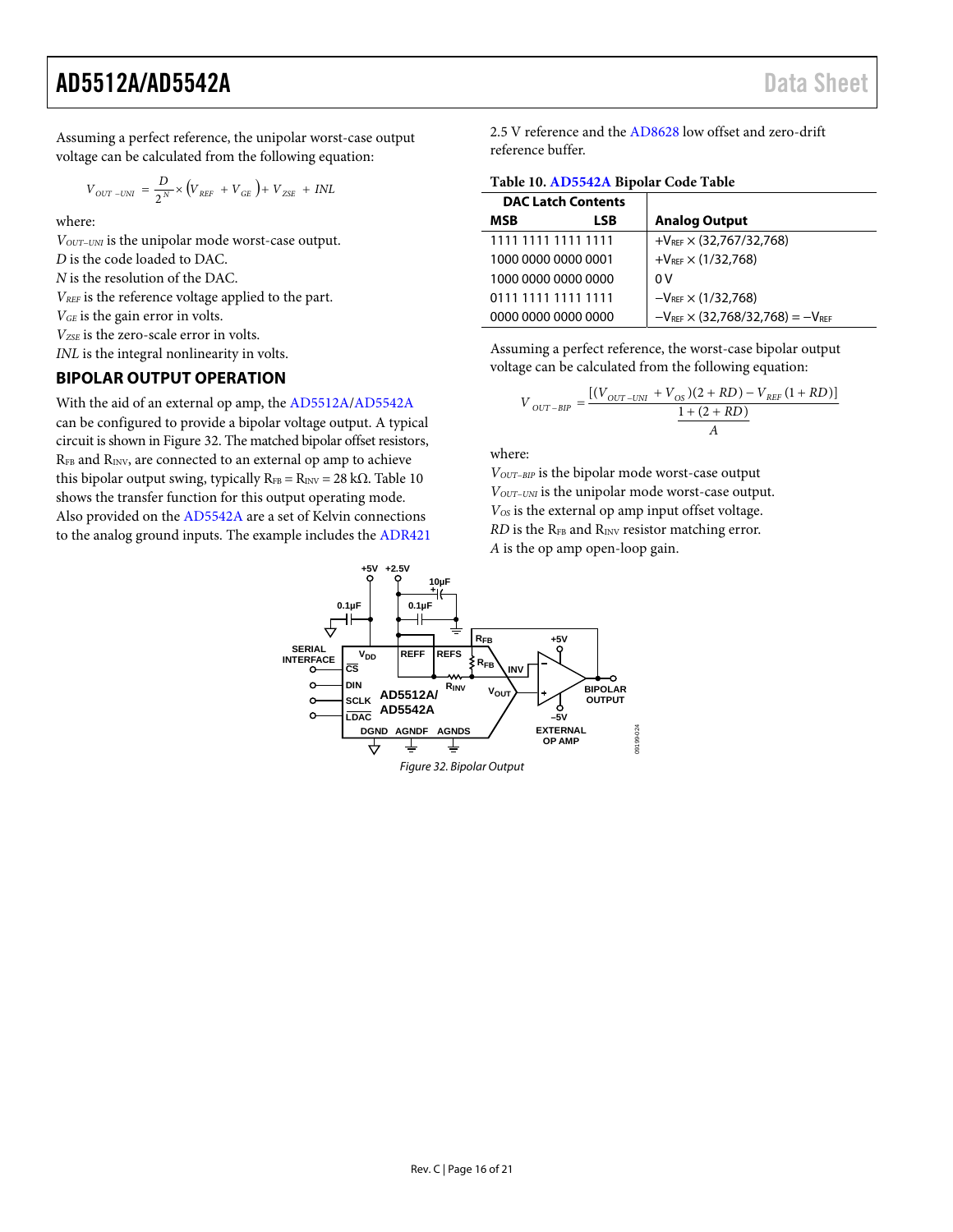#### <span id="page-16-0"></span>**OUTPUT AMPLIFIER SELECTION**

For bipolar mode, a precision amplifier should be used and supplied from a dual power supply. This provides the  $\pm V_{REF}$ output. In a single-supply application, selection of a suitable op amp may be more difficult because the output swing of the amplifier does not usually include the negative rail, in this case, AGND. This can result in some degradation of the specified performance unless the application does not use codes near zero.

The selected op amp must have a very low-offset voltage (the DAC LSB is 38 μV for the [AD5542A](http://www.analog.com/AD5542A?doc=AD5512A_5542A.pdf) with a 2.5 V reference) to eliminate the need for output offset trims. Input bias current should also be very low because the bias current, multiplied by the DAC output impedance (approximately 6 k $\Omega$ ), adds to the zero-code error. Rail-to-rail input and output performance is required. For fast settling, the slew rate of the op amp should not impede the settling time of the DAC. Output impedance of the DAC is constant and code-independent, but to minimize gain errors, the input impedance of the output amplifier should be as high as possible. The amplifier should also have a 3 dB bandwidth of 1 MHz or greater. The amplifier adds another time constant to the system, thus increasing the settling time of the output. A higher 3 dB amplifier bandwidth results in a shorter effective settling time of the combined DAC and amplifier.

#### <span id="page-16-1"></span>**FORCE SENSE AMPLIFIER SELECTION**

Use single-supply, low-noise amplifiers. A low-output impedance at high frequencies is preferred because the amplifiers must be able to handle dynamic currents of up to ±20 mA.

#### <span id="page-16-2"></span>**REFERENCE AND GROUND**

Because the input impedance is code-dependent, the reference pin should be driven from a low impedance source. The [AD5512A/](http://www.analog.com/AD5512A?doc=AD5512A_5542A.pdf)[AD5542A](http://www.analog.com/AD5542A?doc=AD5512A_5542A.pdf) operate with a voltage reference ranging from 2 V to  $V_{DD}$ . References below 2 V result in reduced accuracy. The full-scale output voltage of the DAC is determined by the reference. [Table](#page-14-6) 9 an[d Table 10](#page-15-2) outline the analog output voltage or particular digital codes. For optimum performance, Kelvin sense connections are provided on the [AD5512A](http://www.analog.com/AD5512A?doc=AD5512A_5542A.pdf)[/AD5542A.](http://www.analog.com/AD5542A?doc=AD5512A_5542A.pdf)

If the application doesn't require separate force and sense lines, tie the lines close to the package to minimize voltage drops between the package leads and the internal die.

#### <span id="page-16-3"></span>**POWER-ON RESET**

The [AD5512A/](http://www.analog.com/AD5512A?doc=AD5512A_5542A.pdf)[AD5542A](http://www.analog.com/AD5542A?doc=AD5512A_5542A.pdf) have a power-on reset function to ensure that the output is at a known state on power-up. On power-up, the DAC register MSB is 1 and all other bits are 0 until the data is loaded from the serial register. However, the serial register is not cleared on power-up; therefore, its contents are undefined. When loading data initially to the DAC, 16 bits or more should be loaded to prevent erroneous data appearing on the output. If more than 16 bits are loaded, the last 16 are kept, and if less than 16 bits are loaded, bits remain from the previous word. If the [AD5512A/](http://www.analog.com/AD5512A?doc=AD5512A_5542A.pdf)[AD5542A](http://www.analog.com/AD5542A?doc=AD5512A_5542A.pdf) must be interfaced with data shorter than 16 bits, the data should be padded with 0s at the LSBs.

#### <span id="page-16-4"></span>**POWER SUPPLY AND REFERENCE BYPASSING**

For accurate high-resolution performance, it is recommended that the reference and supply pins be bypassed with a 10 μF tantalum capacitor in parallel with a 0.1 μF ceramic capacitor.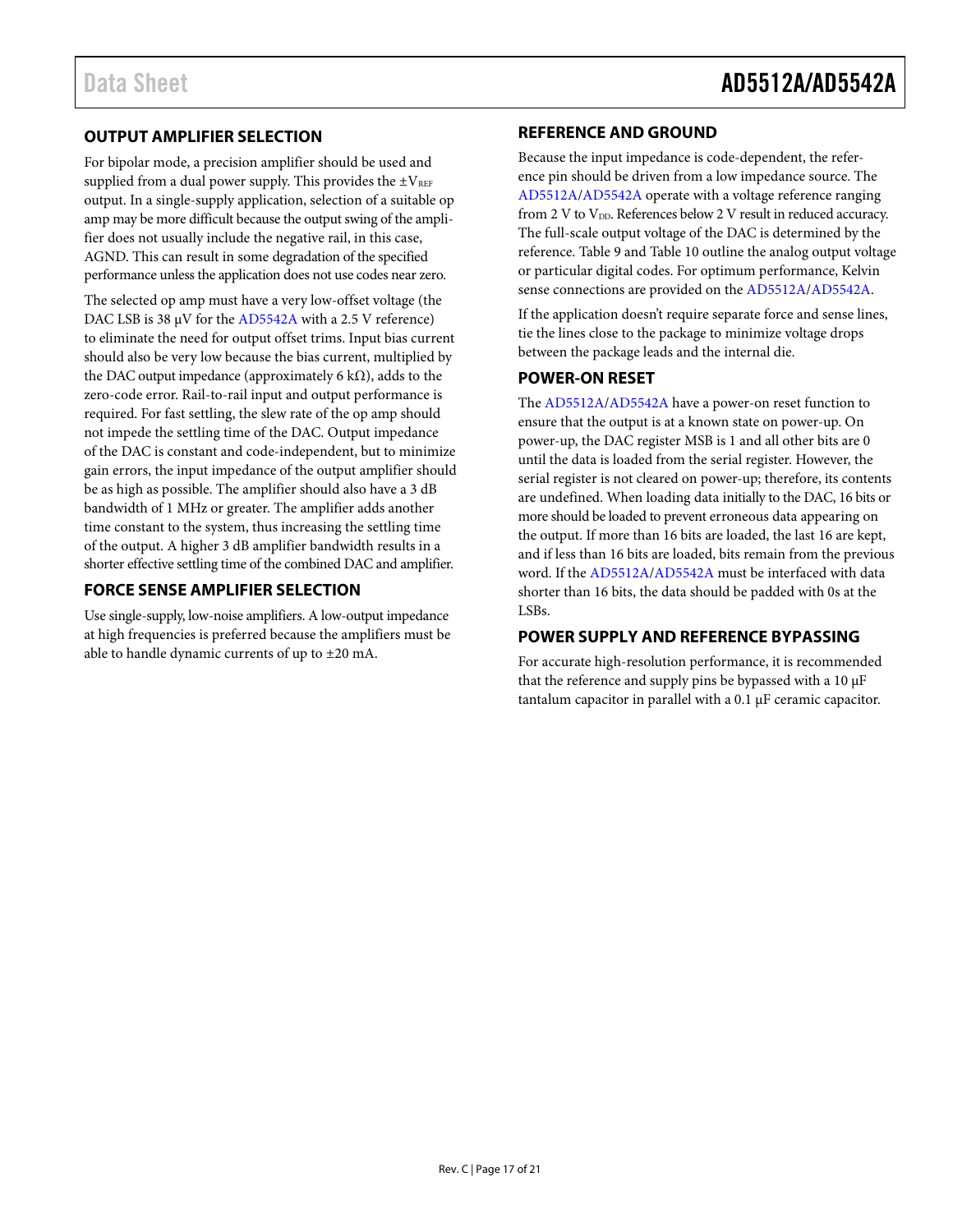### <span id="page-17-0"></span>APPLICATIONS INFORMATION **MICROPROCESSOR INTERFACING**

<span id="page-17-1"></span>Microprocessor interfacing to the [AD5512A/](http://www.analog.com/AD5512A?doc=AD5512A_5542A.pdf)[AD5542A](http://www.analog.com/AD5542A?doc=AD5512A_5542A.pdf) is via a serial bus that uses standard protocol that is compatible with DSP processors and microcontrollers. The communications channel requires a 3- or 4-wire interface consisting of a clock signal, a data signal, and a synchronization signal. The [AD5512A/](http://www.analog.com/AD5512A?doc=AD5512A_5542A.pdf)[AD5542A](http://www.analog.com/AD5542A?doc=AD5512A_5542A.pdf) require a 16-bit data-word with data valid on the rising edge of SCLK. The DAC update can be done automatically when all the data is clocked in, or it can be done under the control of the LDAC.

#### <span id="page-17-2"></span>**[AD5512A/](http://www.analog.com/AD5512A?doc=AD5512A_5542A.pdf)[AD5542A](http://www.analog.com/AD5542A?doc=AD5512A_5542A.pdf) TO [ADSP-BF531](http://www.analog.com/ADSP-BF531?doc=AD5512A_5542A.pdf) INTERFACE**

The SPI interface of th[e AD5512A/](http://www.analog.com/AD5512A?doc=AD5512A_5542A.pdf)[AD5542A](http://www.analog.com/AD5542A?doc=AD5512A_5542A.pdf) is designed to be easily connected to industry-standard DSPs and microcontrollers. [Figure 33](#page-17-6) shows how th[e AD5512A](http://www.analog.com/AD5512A?doc=AD5512A_5542A.pdf)[/AD5542A](http://www.analog.com/AD5542A?doc=AD5512A_5542A.pdf) can be connected to the Analog Devices, Inc., Blackfin® DSP. The Blackfin has an integrated SPI port that can be connected directly to the SPI pins of the [AD5512A/](http://www.analog.com/AD5512A?doc=AD5512A_5542A.pdf)[AD5542A.](http://www.analog.com/AD5542A?doc=AD5512A_5542A.pdf)



*Figure 33[. AD5512A](http://www.analog.com/AD5512A?doc=AD5512A_5542A.pdf)[/AD5542A](http://www.analog.com/AD5542A?doc=AD5512A_5542A.pdf) t[o ADSP-BF531](http://www.analog.com/ADSP-BF531?doc=AD5512A_5542A.pdf) Interface*

#### <span id="page-17-6"></span><span id="page-17-3"></span>**[AD5512A/](http://www.analog.com/AD5512A?doc=AD5512A_5542A.pdf)[AD5542A](http://www.analog.com/AD5542A?doc=AD5512A_5542A.pdf) TO SPORT INTERFACE**

The Analog Device[s ADSP-BF527](http://www.analog.com/ADSP-BF527?doc=AD5512A_5542A.pdf) has one SPORT serial port. [Figure 34](#page-17-7) shows how one SPORT interface can be used to control th[e AD5512A](http://www.analog.com/AD5512A?doc=AD5512A_5542A.pdf)[/AD5542A.](http://www.analog.com/AD5542A?doc=AD5512A_5542A.pdf)



<span id="page-17-7"></span>*Figure 34[. AD5512A](http://www.analog.com/AD5512A?doc=AD5512A_5542A.pdf)[/AD5542A](http://www.analog.com/AD5542A?doc=AD5512A_5542A.pdf) t[o ADSP-BF527](http://www.analog.com/ADSP-BF527?doc=AD5512A_5542A.pdf) Interface*

#### <span id="page-17-4"></span>**[AD5512A/](http://www.analog.com/AD5512A?doc=AD5512A_5542A.pdf)[AD5542A](http://www.analog.com/AD5542A?doc=AD5512A_5542A.pdf) TO 68HC11/68L11 INTERFACE**

[Figure 35](#page-17-8) shows a serial interface between the [AD5512A/](http://www.analog.com/AD5512A?doc=AD5512A_5542A.pdf) [AD5542A](http://www.analog.com/AD5542A?doc=AD5512A_5542A.pdf) and the 68HC11/68L11 microcontroller. SCK of the 68HC11/68L11 drives the SCLK of the DAC, and the MOSI output drives the serial data line serial DIN. The CS signal is driven from one of the port lines. The 68HC11/68L11 is configured for master mode:  $MSTR = 1$ ,  $CPOL = 0$ , and  $CPHA =$ 0. Data appearing on the MOSI output is valid on the rising edge of SCK.



*Figure 35[. AD5512A/](http://www.analog.com/AD5512A?doc=AD5512A_5542A.pdf)[AD5542A](http://www.analog.com/AD5542A?doc=AD5512A_5542A.pdf) to 68HC11/68L11 Interface*

#### <span id="page-17-8"></span><span id="page-17-5"></span>**[AD5512A/](http://www.analog.com/AD5512A?doc=AD5512A_5542A.pdf)[AD5542A](http://www.analog.com/AD5542A?doc=AD5512A_5542A.pdf) TO MICROWIRE INTERFACE**

[Figure 36](#page-17-9) shows an interface between the [AD5512A](http://www.analog.com/AD5512A?doc=AD5512A_5542A.pdf)[/AD5542A](http://www.analog.com/AD5542A?doc=AD5512A_5542A.pdf) and any MICROWIRE-compatible device. Serial data is shifted out on the falling edge of the serial clock and into th[e AD5512A/](http://www.analog.com/AD5512A?doc=AD5512A_5542A.pdf) [AD5542A](http://www.analog.com/AD5542A?doc=AD5512A_5542A.pdf) on the rising edge of the serial clock. No glue logic is required because the DAC clocks data into the input shift register on the rising edge.



<span id="page-17-9"></span>*Figure 36[. AD5512A/](http://www.analog.com/AD5512A?doc=AD5512A_5542A.pdf)[AD5542A](http://www.analog.com/AD5542A?doc=AD5512A_5542A.pdf) to MICROWIRE Interface*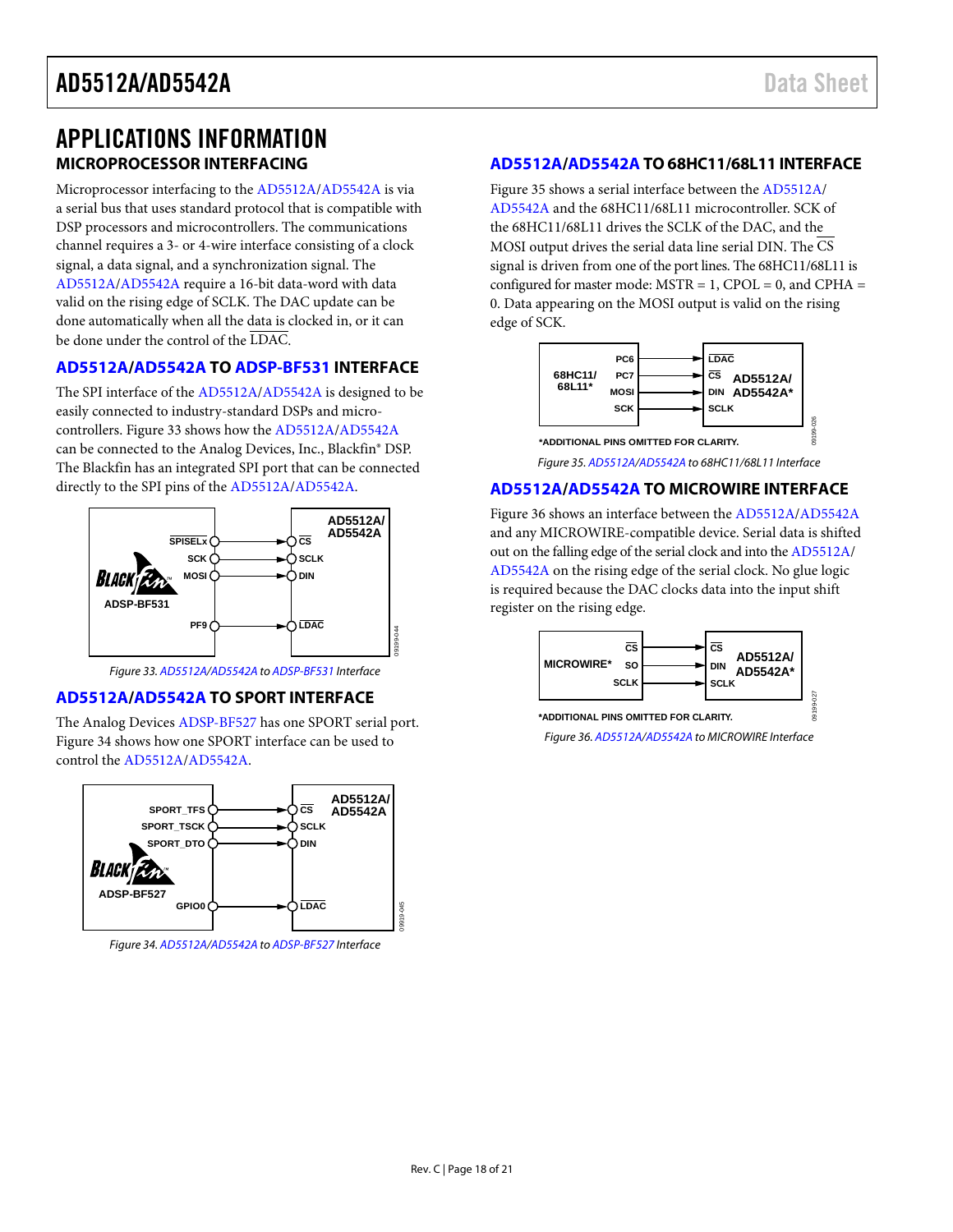### <span id="page-18-0"></span>**LAYOUT GUIDELINES**

In any circuit where accuracy is important, careful consideration of the power supply and ground return layout helps to ensure the rated performance. Design the printed circuit board (PCB) on which th[e AD5512A/](http://www.analog.com/AD5512A?doc=AD5512A_5542A.pdf)[AD5542A](http://www.analog.com/AD5542A?doc=AD5512A_5542A.pdf) is mounted so that the analog and digital sections are separated and confined to certain areas of the board. If th[e AD5512A](http://www.analog.com/AD5512A?doc=AD5512A_5542A.pdf)[/AD5542A](http://www.analog.com/AD5542A?doc=AD5512A_5542A.pdf) are in a system where multiple devices require an analog ground-todigital ground connection, make the connection at one point only. Establish the star ground point as close as possible to the device.

The [AD5512A/](http://www.analog.com/AD5512A?doc=AD5512A_5542A.pdf)[AD5542A](http://www.analog.com/AD5542A?doc=AD5512A_5542A.pdf) should have ample supply bypassing of 10 μF in parallel with 0.1 μF on each supply located as close to the package as possible, ideally right up against the device. The 10  $\mu$ F capacitors are the tantalum bead type. The 0.1  $\mu$ F capacitor should have low effective series resistance (ESR) and low effective series inductance (ESI), such as the common ceramic types, which provide a low impedance path to ground at high frequencies to handle transient currents due to internal logic switching.

#### <span id="page-18-1"></span>**GALVANICALLY ISOLATED INTERFACE**

In many process control applications, it is necessary to provide an isolation barrier between the controller and the unit being controlled to protect and isolate the controlling circuitry from any hazardous common-mode voltages that may occur. *i*Coupler® products from Analog Devices provide voltage isolation in excess of 2.5 kV. The serial loading structure of the [AD5512A](http://www.analog.com/AD5512A?doc=AD5512A_5542A.pdf)[/AD5542A](http://www.analog.com/AD5542A?doc=AD5512A_5542A.pdf) makes the parts ideal for isolated interfaces because the number of interface lines is kept to a minimum. [Figure 37](#page-18-3) shows a 4-channel isolated interface to the [AD5512A](http://www.analog.com/AD5512A?doc=AD5512A_5542A.pdf)[/AD5542A](http://www.analog.com/AD5542A?doc=AD5512A_5542A.pdf) using a[n ADuM1400.](http://www.analog.com/ADuM1400?doc=AD5512A_5542A.pdf) For further information, visit [http://www.analog.com/icouplers.](http://www.analog.com/icouplers) 



<span id="page-18-3"></span>**1 ADDITIONAL PINS OMITTED FOR CLARITY.**

*Figure 37. Isolated Interface*

#### <span id="page-18-2"></span>**DECODING MULTIPLE DACS**

The  $\overline{\text{CS}}$  pin of the [AD5512A](http://www.analog.com/AD5512A?doc=AD5512A_5542A.pdf)[/AD5542A](http://www.analog.com/AD5542A?doc=AD5512A_5542A.pdf) can be used to select one of a number of DACs. All devices receive the same serial clock and serial data, but only one device receives the CS signal at any one time. The DAC addressed is determined by the decoder. There is some digital feedthrough from the digital input lines. Using a burst clock minimizes the effects of digital feedthrough on the analog signal channels[. Figure 38](#page-18-4) shows a typical circuit.



<span id="page-18-4"></span>*Figure 38. Addressing Multiple DACs*

09199-046

19199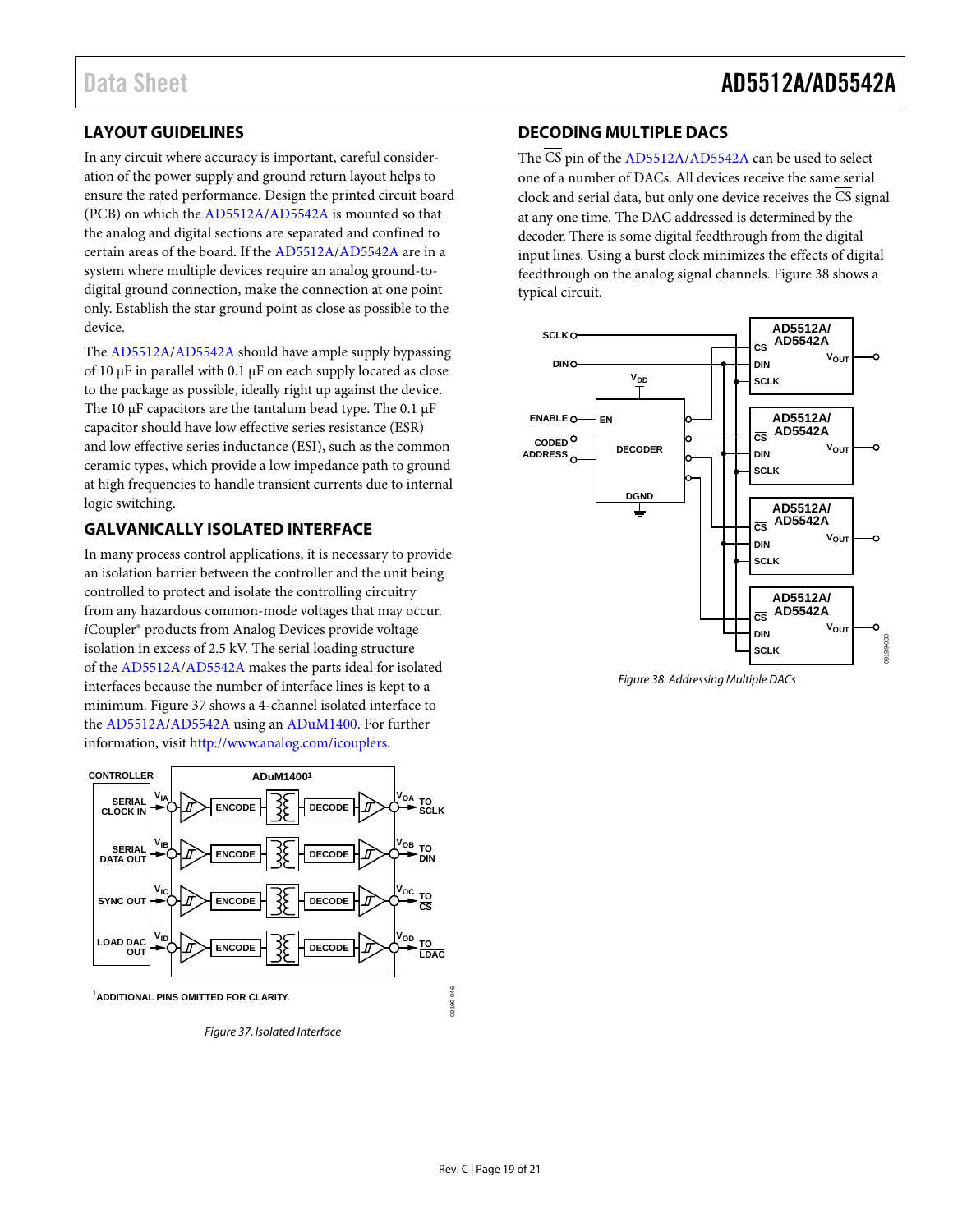### <span id="page-19-0"></span>OUTLINE DIMENSIONS